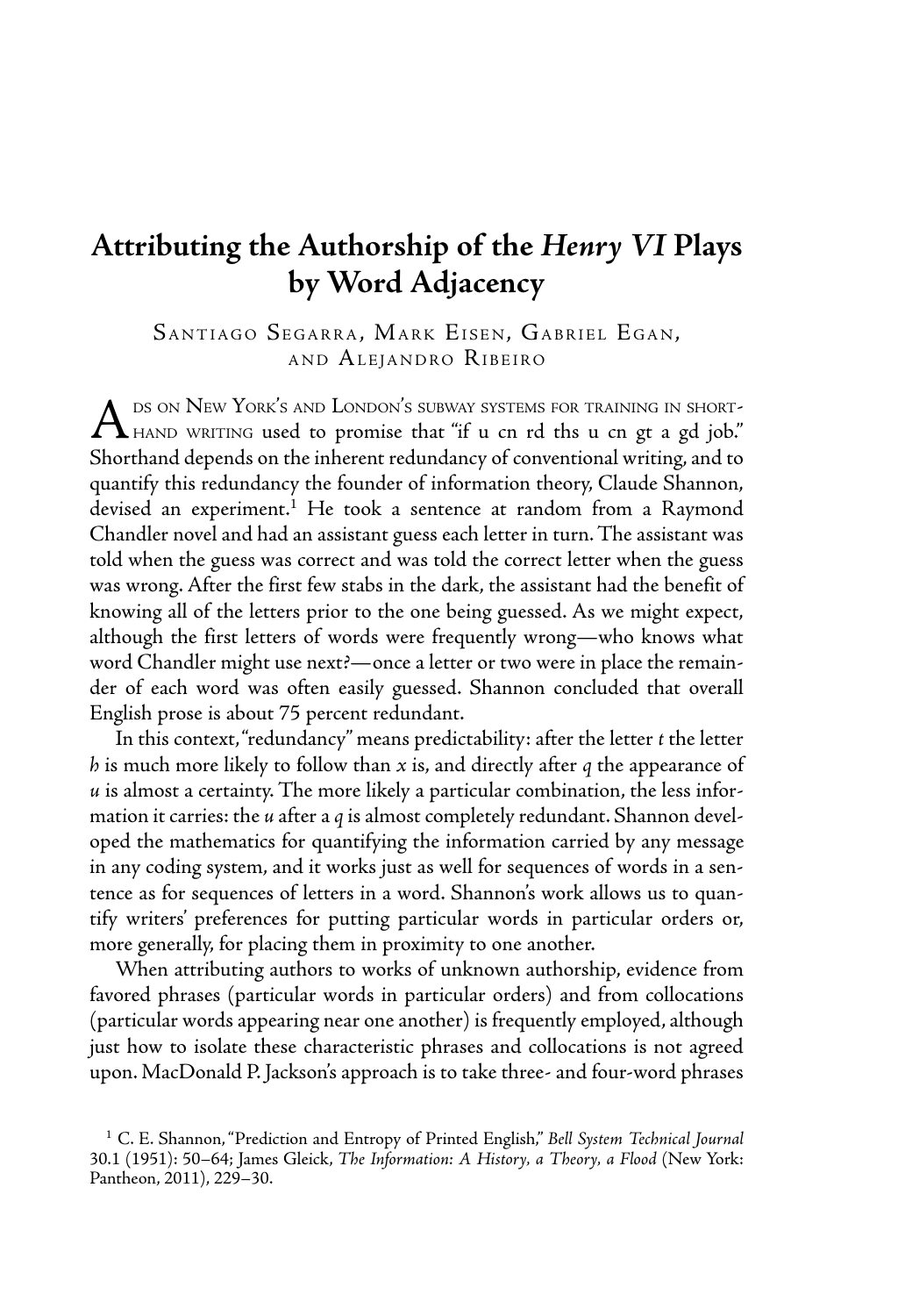from the text to be attributed and to search for them in various parts of the Literature Online (LION) database, typically confining his searches to the "Drama" section's holdings for plays first performed between 1590 and  $1610<sup>2</sup>$ Phrases frequently found in other writers' canons Jackson discards, and for the remaining rare phrases he counts the number of occurrences in each canon. After adjusting for the differing sizes of the canons—Shakespeare's is so large that all other things being equal he would get more hits for that reason alone— Jackson looks for any one writer predominating in the hit list. If one writer has disproportionately more hits than the others, Jackson considers this reasonable evidence for that writer being the author of the text to be attributed. Brian Vickers's method is essentially the same except that, rather than running every short phrase in his sample text through the search engine by hand, he relies on plagiarism detection software to find the matches between the sample and the large corpus of solidly attributed works. And instead of searching in LION, he uses a private database of electronic texts compiled by Marcus Dahl.<sup>3</sup>

Rather than searching for relatively rarely occurring phrases, it is possible to automatically search for quite common phrases or to compare the rates of occurrence of various rare or common words. Hugh Craig, John Burrows, and Arthur Kinney have had considerable success with the last of these approaches.<sup>4</sup> Vickers

<sup>2</sup> MacDonald P. Jackson, "Indefinite Articles in *Titus Andronicus*, Peele, and Shakespeare," *Notes and Queries* 243 (1998): 308–10; MacD. P. Jackson, "*Titus Andronicus* and Electronic Databases: A Correction and a Warning," *Notes and Queries* 244.2 (1999): 209–10; MacDonald P. Jackson, *Defining Shakespeare: "Pericles" as Test Case* (Oxford: Oxford UP, 2003); Jayne M. Carroll and MacD. P. Jackson, "Shakespeare, *Arden of Faversham*, and 'Literature Online,'" *Shakespeare Newsletter* 54.1 (2004): 3, 4, 6; MacDonald P. Jackson, "Shakespeare and the Quarrel Scene in *Arden of Faversham*," *Shakespeare Quarterly* 57.3 (2006): 249–93; MacDonald P. Jackson, "The Date and Authorship of Hand D's Contribution to *Sir Thomas More*: Evidence from 'Literature Online,'" *Shakespeare Survey* 59 (2006): 69–78; MacD. P. Jackson, "Compound Adjectives in *Arden of Faversham*," *Notes and Queries* 251.1 (2006): 51–55; MacD. P. Jackson, "The Authorship of *A Lover's Complaint*: A New Approach to the Problem," *Papers of the Bibliographical Society of America* 102.3 (2008): 285–313; MacDonald P. Jackson, "*A Lover's Complaint*, *Cymbeline*, and the Shakespeare Canon: Interpreting Shared Vocabulary," *Modern Language Review* 103.3 (2008): 621–38; MacD. P. Jackson, "New Research on the Dramatic Canon of Thomas Kyd," *Research Opportunities in Medieval and Renaissance Drama* 47 (2008): 107–27; MacDonald P. Jackson, *Determining the Shakespeare Canon: "Arden of Faversham" and "A Lover's Complaint"* (Oxford: Oxford UP, 2014). 3 Brian Vickers, "Thomas Kyd: Secret Sharer," *Times Literary Supplement* (18 April 2008):

13–15; Brian Vickers, "The Marriage of Philology and Informatics," *British Academy Review* 14 (2009): 41–44; Brian Vickers, "Disintegrated. Did Thomas Middleton Really Adapt *Macbeth*?," *Times Literary Supplement* (28 May 2010): 14–15; Brian Vickers, "Shakespeare and Authorship Studies in the Twenty-First Century," *Shakespeare Quarterly* 62.1 (2011): 106–42; Brian Vickers, "Identifying Shakespeare's Additions to *The Spanish Tragedy* (1602): A New(er) Approach," *Shakespeare* 8.1 (2012): 13–43. 4 Hugh Craig and Arthur F. Kinney, eds., *Shakespeare, Computers, and the Mystery of*

*Authorship* (Cambridge: Cambridge UP, 2009); Hugh Craig, "Style, Statistics, and New Models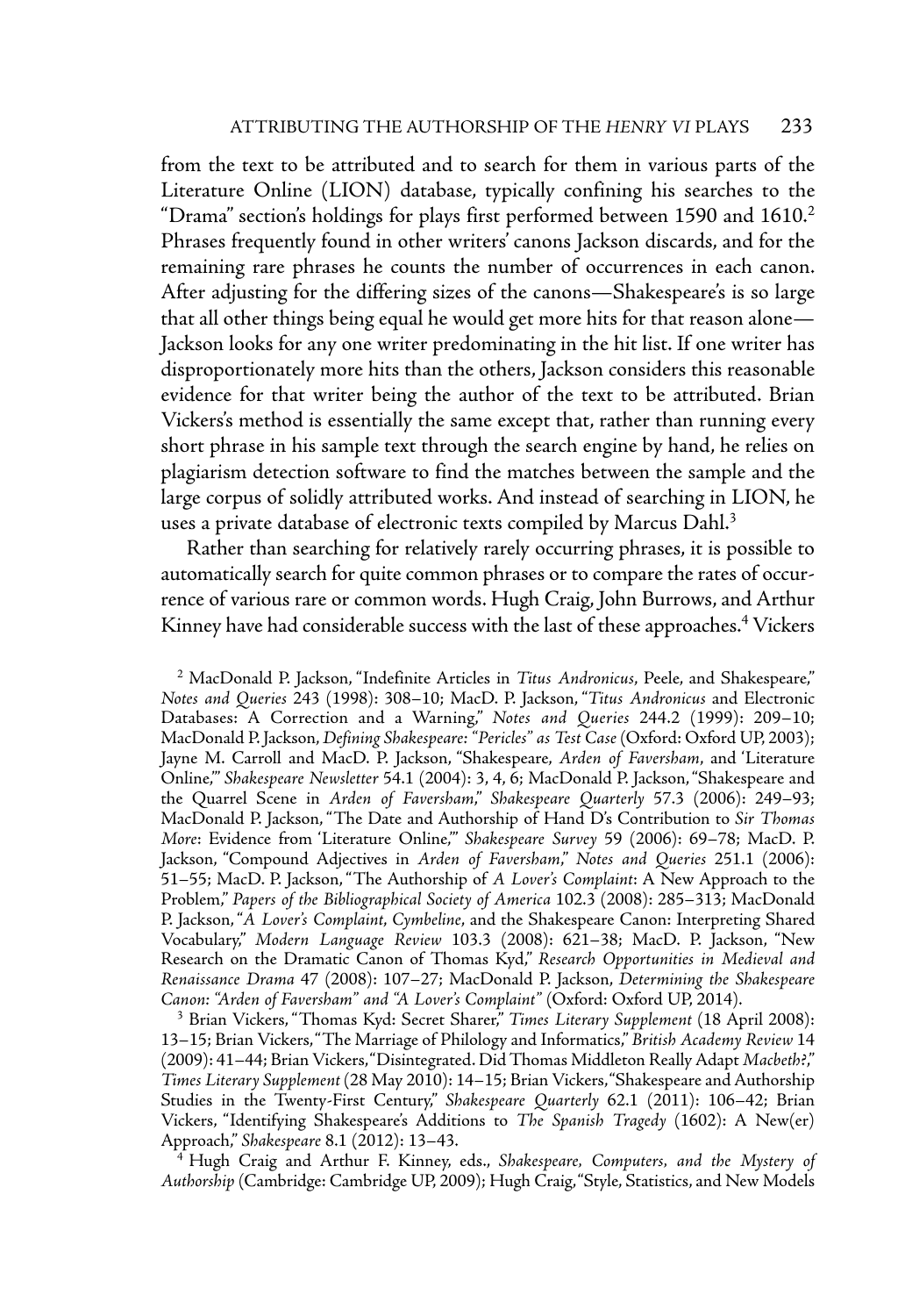has strongly condemned counting the frequencies of individual words on the grounds that

words are not independent but interdependent: one word looks for another. A typical noun phrase includes a substantive, a definite or indefinite article, and a modifier, such as an adjective or superlative. . . . Each of these word classes needs the others. To separate them out reduces language to a severely limited lexicon.<sup>5</sup>

One reason that Craig, Burrows, and Kinney count words rather than phrases and collocations is that the process may be computerized by well-defined and publicly declared algorithms rather than relying upon the investigator to perform manual searches, as Jackson does, or depending upon the operation of an unpublished plagiarism-detection algorithm, as Vickers does. Vickers is right that it would be useful to "develop methods that go beyond the lexicon, beyond the atomistic form of analysis that single words offer, into a 'holistic' method that can respect the phenomenon of language as words that a speaker or writer has joined together in unique sequences."6

# I. WORD ADJACENCY NETWORKS (WANS)

Vickers's observation that in language "one word looks for another" is correctly imprecise: we cannot yet say much more than that about the general principles by which writers combine words. Vickers and Jackson attend to the close proximities of relatively rare words, one to another, while Craig, Burrows, and Kinney count overall frequencies of relatively frequently occurring words. Ideally, for each text we would count the proximity of every word to every other word, to capture the phenomenon of word-clustering at all levels—among rare words and frequent ones—wherever it occurs. The difficulty is not so much in capturing this vast body of data but in representing it in a form that enables meaningful comparisons between texts.

The technique described here is an application to Shakespearean authorship attribution of what are called Markov chains in order to represent Word Adjacency Networks (WANs) for entire author canons (and subsets thereof )

of Authorship," *Early Modern Literary Studies* 15.1 (2009–10): 41 paras; John Burrows and Hugh Craig, "Authors and Characters," in "Stylometry and Authorship Attribution," special issue, *English Studies* 93.3: (2012): 292–309; Hugh Craig, "George Chapman, John Davies of Hereford, William Shakespeare, and *A Lover's Complaint*," *Shakespeare Quarterly* 63.2 (2012): 147–74; Hugh Craig and John Burrows, "A Collaboration about a Collaboration: The Authorship of *King Henry VI, Part Three*," in *Collaborative Research in the Digital Humanities: A Volume in Honour of Harold Short, on the Occasion of His 65th Birthday and His Retirement, September 2010*, ed. Marilyn Deegan and Willard McCarty (Farnham, UK: Ashgate, 2012): 27–65.

<sup>&</sup>lt;sup>5</sup> Vickers, "Shakespeare and Authorship Studies in the Twenty-First Century," 117.

<sup>6</sup> Vickers, "Identifying Shakespeare's Additions to *The Spanish Tragedy* (1602)," 24.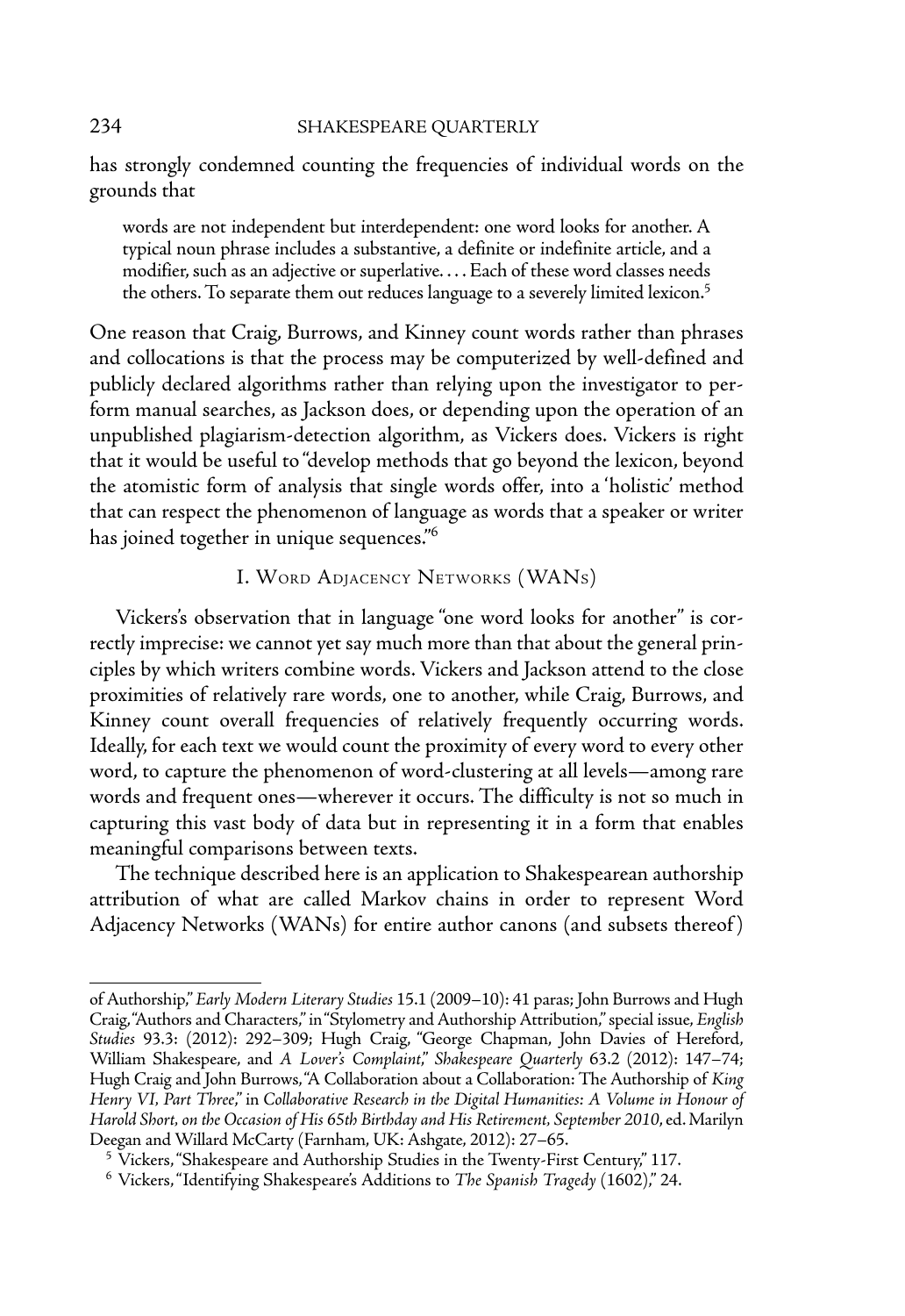and to use Shannon's mathematics to compare author-WANs to the WANs for particular works to be attributed.7 We cannot explain in psychological, neurological, or artistic terms just why various words cluster with other words. We can, however, capture for different authors just how far from one another they tend to place each of a large set of preselected words ("target words") in which we are interested. It turns out that the habits of placement—that is, the choices of words and how far from one another they are placed—vary enough from author to author for this to be a reliable test for identifying authorship when it is unknown or disputed.

To illustrate the technique, we use two short play extracts and attend to the occurrences of just four target words**:** "with*,*" *"*and*,*" "one," and "in."

> **With one** auspicious **and one** dropping eye, **With** mirth in funeral **and with** dirge in marriage, **In** equal scale weighing delight **and** dole. (Shakespeare, *Hamlet*, 1.2.11–13)

I wonder then, that of five hundred, four, Should all point **with** their fingers **in one** instant At **one and** the same man? (Dekker, *Satiromastix*, 1.2.242–44)8

Starting with the first target word found in the extract from *Hamlet*, "**With**," we look forward to the following five words, "**one** auspicious **and one** dropping," and notice that two of our target words—"**one**" and "**and**"—fall within this window, the former occurring twice. We record this fact in our network (see figure 1) by drawing an arrowheaded line called an "edge" from the node labeled "**with**" to the node labeled "**one**" and by writing "2" on this line (to represent two occurrences of **one** following **with**). We draw another such edge from **with** to **and**, this time recording the edge weight (as we call it) as 1 for the single occurrence of **and**. Then we move to the next occurrence of a target word, which is "**one**" followed by the five-word window "auspicious **and one** dropping eye." To record these occurrences we create an edge from **one** to **and** with a weight of 1 and an edge from **one** back to itself, weighted 1. Our next target word is "**and**" followed by "**one** dropping eye **With** mirth," so we create an edge from **and** to **one** with a weight of 1 and an edge from **and** to **with** with a weight of 1.

<sup>7</sup> Santiago Segarra, Mark Eisen, and Alejandro Ribeiro, "Authorship Attribution through Function Word Adjacency Networks," *Institute of Electrical and Electronics Engineers (IEEE) Transactions on Signal Processing* 63.20 (2015): 5464–78.

<sup>8</sup> Given that textual provenance is not at issue and that these quotations serve only methodological illustration, we have here used modernized versions of early texts: F in the case of *Hamlet* and the 1602 quarto in the case of *Satiromastix*. See section 7 for a discussion of the provenance and processing of electronic texts used in our testing.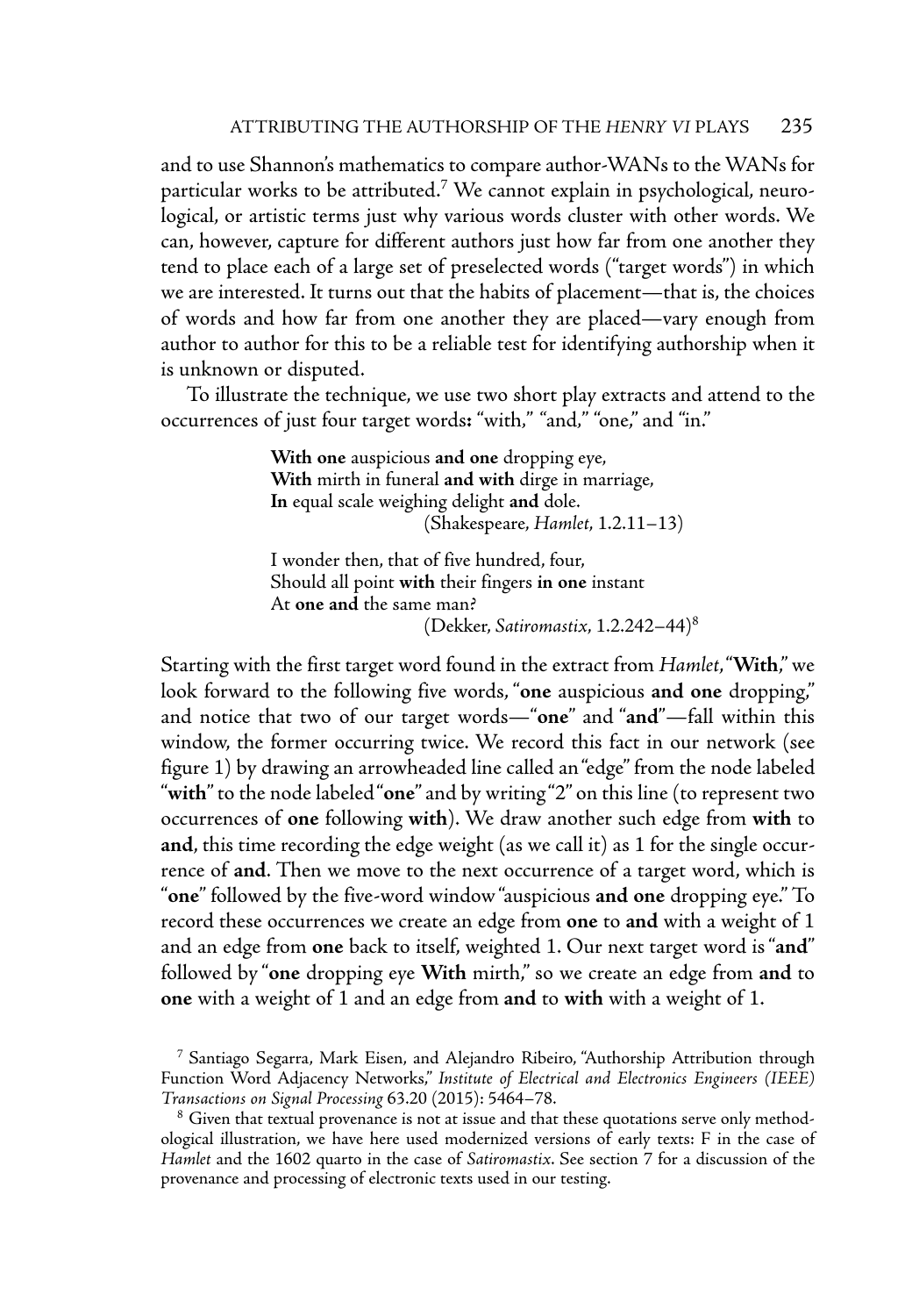

*Figure 1*. Unnormalized WANs for the extracts from *Hamlet* and *Satiromastix*.

The next target word is "**one**" followed by "dropping eye **With** mirth **in,**" which creates an edge from **one** to **with** (weight 1) and an edge from **one** to **in** (weight 1). Our next target word is "**With**" followed by "mirth **in** funeral **and with**," which we record as an edge from **with** to **in** (weight 1), and since there already is an edge from **with** to **and**, we do not create a new edge but instead raise the existing edge's weight by one, taking it from 1 to 2. We then create an edge from **with** back to itself (weight 1). The next target word is "**in**" followed by "funeral **and with** dirge **in,**" recorded as an edge from **in** to **and** (weight 1), an edge from **in** to **with** (weight 1), and an edge from **in** back to itself (weight 1). Our next target word is "**and**" followed by "**with** dirge **in** marriage **In.**" Since there already is an edge from **and** to **with**, we raise this existing edge's weight by one, taking it from 1 to 2, and the two occurrences of "**in**" in this window create an edge from **and** to **in** that we give a weight of 2. The next target word is "**with**" followed by "dirge **in** marriage **In** equal," requiring us to increase the weight on the edge from **with** to **in** by two. Our next target word is "**in**" followed by "marriage **In** equal scale weighing," which requires us to raise the weight on the edge from **in** leading back to itself by one. The penultimate target word occurrence in this extract is "**in**" followed by "equal scale weighing delight **and**," which we record by raising the weight on the edge from **in** to **and** by one. The last occurrence of a target word is "**and**" followed by the single word "dole," which gives us nothing to record.

We repeat this process for the extract from *Satiromastix* to produce its WAN (also figure 1). We can see immediately that this WAN is much less busy than the one for the *Hamlet* extract—fewer edges, lower weights—but it is hard to say how much of the difference is caused by the difference in total occurrences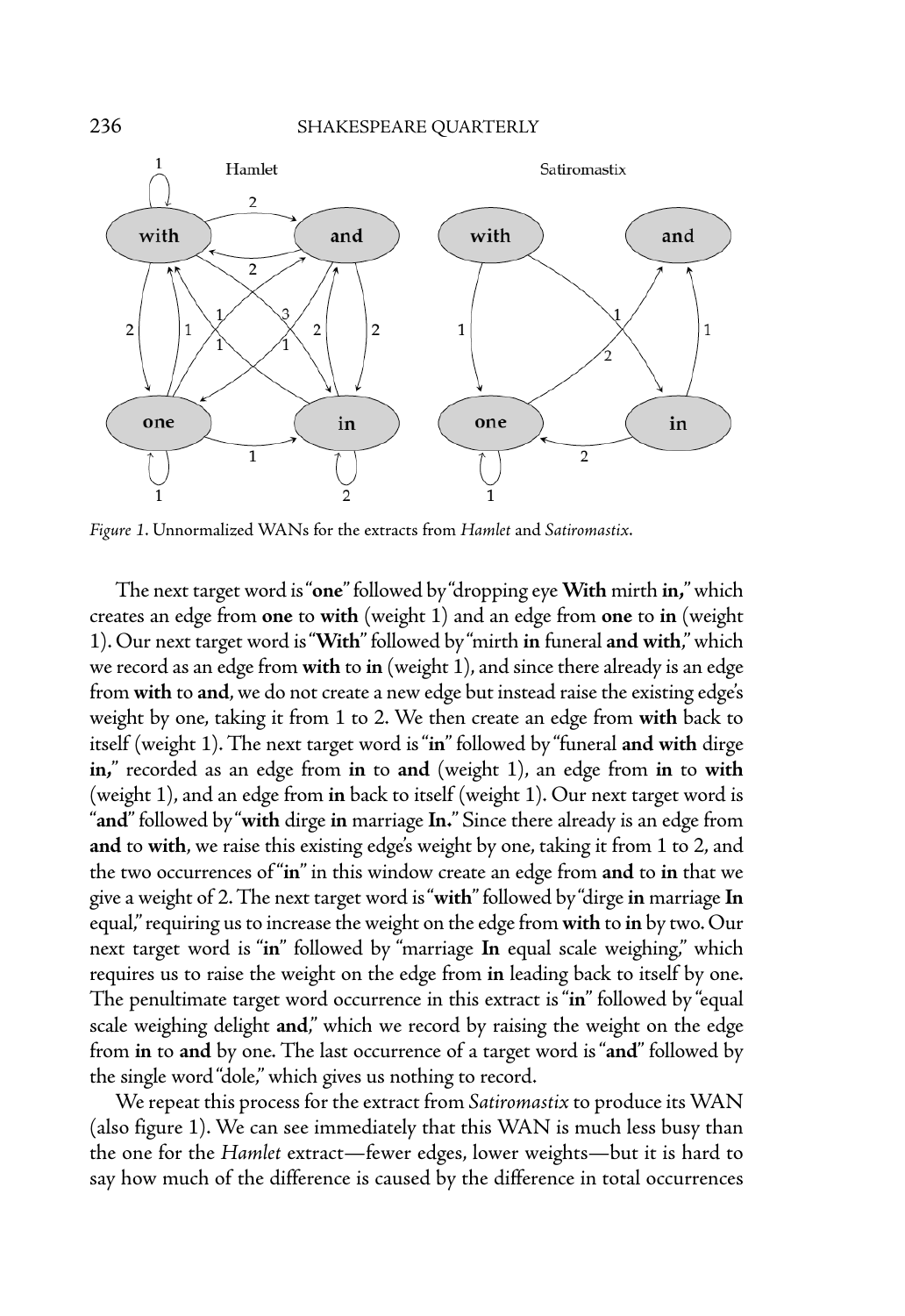of the four words we looked for, there being eleven in the *Hamlet* extract and five in the *Satiromastix* extract. Without further processing we can say that in the *Satiromastix* extract the words "**with**" and "**and**" never occur within five words of one another (since no edges connect them) and that "**one**" is our only target word that is followed by another occurrence of itself, recorded as an edge from **one** back to **one**.

The two extracts are the same length, twenty-three words, so they had what we might call an equal opportunity to contain collocations of the four target words. This notion of opportunity is metaphorical: we treat the text as if we did not know which word comes next, playing a version of Shannon's prediction game using early modern plays instead of a Raymond Chandler novel. If someone told us in advance that of the words "**and**," "**one**," and "**in**," Shakespeare would be most likely to use "**in**" shortly after he used "**with**," then on the basis of the *Hamlet* WAN we could say that this extract meets that expectation, for the preference is encoded by the weight of 3 (the highest in this WAN) on the edge from **with** to **in**. Reversing the analogy, we could say that the WAN embodies an expectation of Shakespeare's word choices in an unseen piece of his writing. Naturally, our sample of Shakespeare and our pool of target words would have to be much larger for such an expectation to be realistic.

Although the two extracts each have twenty-three words, the greater occurrence of the target words in the Shakespeare extract prevents us from comparing the raw weights of the WANs' edges. What we really want to know are the proportions of each word choice being made rather than their absolute values. That is, we want to express that each word choice was made not as a raw count but as an act of selection from a range of possibilities. Such an expression is the mathematical way of turning "it was the choice made five times" into "it was the choice made one-time-in-seven when the possibility arose." This is a process called "normalization," and we perform it by dividing the weight of each edge emerging from a node (expressing a particular choice) by the total of all the weights of all the edges (representing all the possible choices) emerging from that node. This tells us for each word the relative frequency with which it is followed, within five words, by each of the other words that are indeed found within five words of it.

In our illustration, we scored "1" if a target word falls anywhere within our five-word window, but we ought to weigh each collocation according to the distance between the words. We do this with a diminishing scale of weights to achieve "proximity scoring" in which, for each match, the farther apart the words are the less their collocation counts in our final summation.<sup>9</sup> Figure 2 shows the

 $9$  To achieve this, we score 1 (in fact 0.75 to the power of 0) for an occurrence in the first (leftmost) position of the five-word window, 0.75 (that is, 0.75 to the power of 1) for an occurrence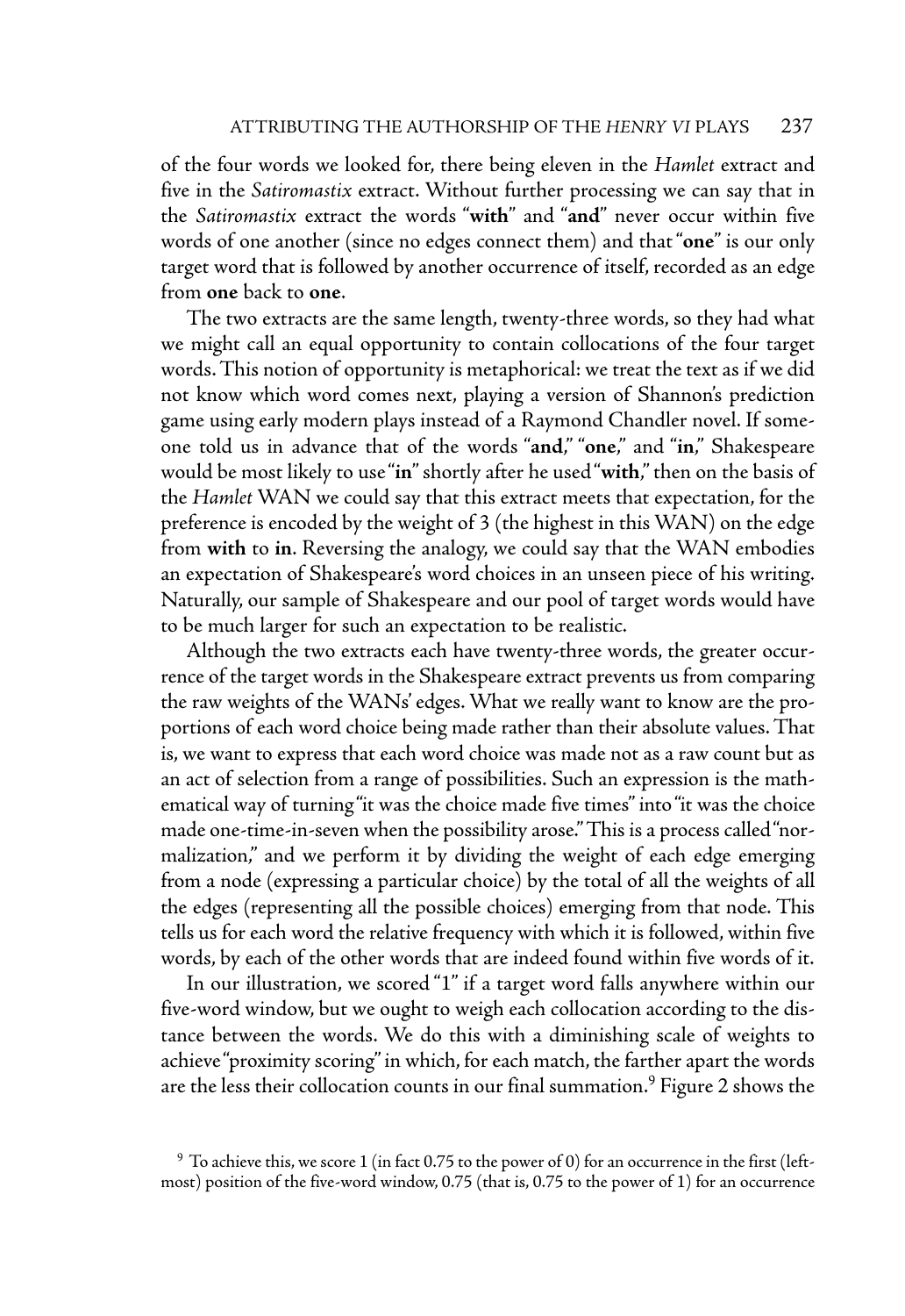

*Figure 2.* Normalized WANs using proximity scoring and weights scaled to percentages for the extracts from *Hamlet* and *Satiromastix*.

WANs for the extracts from *Hamlet* and *Satiromastix* after we use proximity scoring and then apply normalization, with edge weights presented as percentages—so the weights of edges emanating from each node sum to one hundred—rounded up to whole numbers.

The four target words considered so far are very common in everyday language. As we consider larger sets of target words, however, we will begin to include words that occur considerably less often. When comparing the networks of two texts, the difference between their respective usage of the word "and" should matter more to us than their respective usage of the word "beneath," simply because the word "and" appears more often in English writing. How to factor this in? With edges pointing into and out of each node, the challenge is analogous to calculating the importance of a website by counting (as

in the second position, 0.5625 (0.75 to the power of 2) for the third position, 0.421875 (0.75 to the power of 3) for the fourth position, and 0.31640625 (0.75 to the power of 4) for the fifth position. In general, using a constant close to 1 instead of 0.75 would mean that we do not consider the distance between the target words to matter very much (because when raised to each of the first five powers its gets small quite slowly), while choosing a constant close to 0 means that we consider this distance highly significant (when raised to each of the first five powers it gets small quite rapidly). Experiments on the relationship between this constant and the attribution accuracy of our method—detailed in the article cited in n. 7 above—showed that accuracy is maximized when the constant is between 0.7 and 0.8, hence our selection of the value 0.75 here.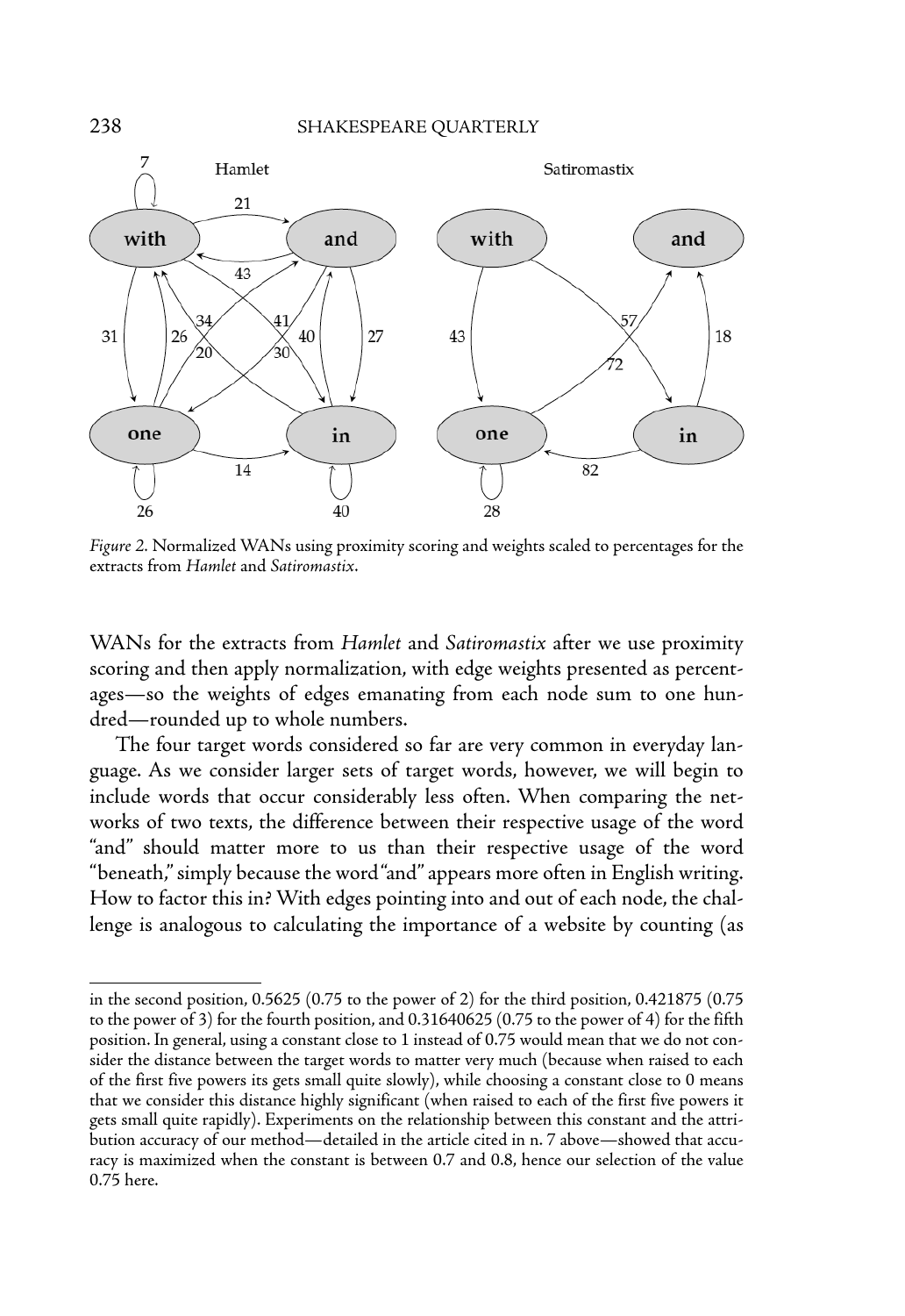Google's PageRank algorithm does) the links to it from other websites. Thus we rank each node using the ranks of the other nodes that send edges into it.

This recursive approach of defining each rank in terms of all of the other ranks seems to create a chicken-and-egg problem, but in mathematics it is solved by imagining someone traversing the WAN by hopping from node to node for all eternity and choosing which edge to follow for each hop by using the weights as probabilities. The higher the weight, the more often she makes that hop. The longer this continues, the more that the proportion of the hopper's time spent at each node will converge upon the mathematically calculable limit probability, which is the proportion of time spent at each node if the hopping went on forever. These limit probabilities are used in the calculation to measure WANs' likeness by weighting more heavily the results for more commonly used words.

# II. COMPARING WANS FOR DIFFERENT PLAYS AND WRITERS

We are now in a position to start comparing WANs directly, and for this we want a measure that embodies the totality of the differences between all of the corresponding edges in two WANs. This is calculated using Shannon's mathematics for relative entropy.<sup>10</sup> Shannon's work inaugurated the field of information theory by quantifying the very characteristic we are interested in: the likelihood of a data source (in this case, a writer) emitting a given symbol (call it *y*) immediately or shortly after emitting another symbol (call it *x*). Where the symbols are letters of the alphabet, we already know from experience that certain pairs of symbols are more likely to occur together than others. The letter *t* followed immediately by *h* is such a common combination in English that it has already occurred 396 times in this essay thus far, while *t* followed by *c* is much rarer, having occurred without conscious intention just twice so far, in "match" and "matches." Entropy is a measure of such differential predictability in any symbolic system. Where the symbols are whole words rather than letters, the collocation habits vary considerably from writer to writer, but the way to measure them is the same, employing the mathematics of relative entropy developed by Shannon.

<sup>10</sup> For the technically interested, the procedure is described in G. Kesidis and J. Walrand, "Relative Entropy between Markov Transition Rate Matrices," *Institute of Electrical and Electronics Engineers (IEEE) Transactions on Information Theory* 39.3 (1993): 1056–57. For each edge common to the two WANs, we subtract from the natural logarithm of the weight in the first WAN the natural logarithm of the weight in the second WAN and then multiply this difference by the weight of the edge in the first WAN and then by the limit probability of the node from which this edge originates. This calculation is made for each edge and the values summed to express the total difference. Naturally, it matters which WAN we designate as "first" and which "second," so the procedure is performed twice, switching the designation the second time.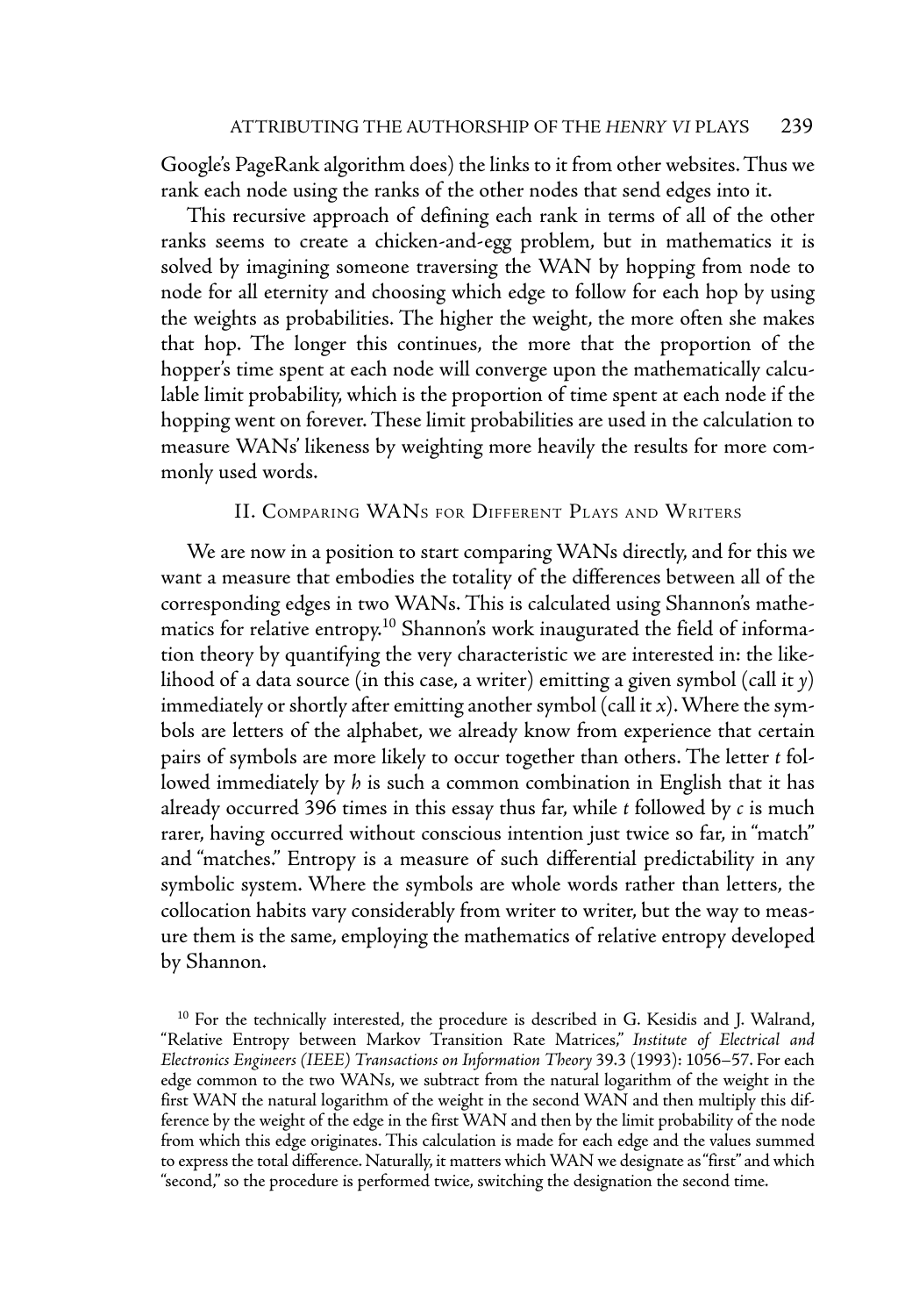|                  | 2nd WAN    |             |          |                               |
|------------------|------------|-------------|----------|-------------------------------|
| 1st WAN          | 2 Henry IV | The Tempest |          | Every Man In Cynthia's Revels |
| 2 Henry IV       | no comp.   | 4.6         | 13.8     | 10.8                          |
| The Tempest      | 4.5        | no comp.    | 19.9     | 9.1                           |
| Every Man In     | 14.5       | 20.6        | no comp. | 6.4                           |
| Cynthia's Revels | 11.2       | 9.4         | 6.4      | no comp.                      |

*Table 1*. Relative entropies (*centinats*) between *2 Henry IV*, *The Tempest*, *Every Man in His Humour,* and *Cynthia's Revels,* omitting ("no comp[arison]") the testing of a play against itself.<sup>a</sup>

<sup>a</sup> The two Shakespeare plays are closer to one another than they are to the Jonson plays, which are also closer to one another than they are to the Shakespeare plays.

Using the target words "**the**," "**to**," and "**and**," we built word adjacency networks for Shakespeare's *2 Henry IV* and *The Tempest* and Ben Jonson's *Every Man in His Humour* and *Cynthia's Revels*. We then calculated the relative entropies between them—measured in the unit of entropy, *centinats* (*cns*) shown in table 1. Because in the calculation it matters which WAN we designate as "first" and which "second," we perform each comparison twice, switching the order each time. Thus, each play appears twice in the table: once in the leftmost column when it was the "first" and the other was "second" and once in the top-most row when it was "second" and the other was "first." There is no point comparing each play with itself, so the abbreviation "no comp." for "no comparison" appears where appropriate in table 1.

The relative entropies between *Every Man in His Humour* and *Cynthia's Revels* are 6.4 *cn* for both orderings. These entropies are much smaller than the relative entropies between these two plays and the Shakespeare plays, which range from 9.1 *cn* to 20.6 *cn*. Conversely, the relative entropies between *2 Henry IV* and *The Tempest* are 4.5 *cn* and 4.6 *cn*, which are much smaller than the relative entropies for pairs of plays by different authors. We can use this kind of table as an attribution tool by finding the authorial WAN that is least different from the WAN of the work to be attributed. Where the aim is to exclude candidate authors, large differences in the relative entropies give large degrees of confidence in the exclusion.

In these illustrations of the method, we are still creating WANs that track just four target words. Even with so limited a sample of style, we have WANs that enable us to distinguish our two authors' works with remarkable reliability. In our full analysis we use networks that involve between fifty-five and one hundred words, resulting in more nuanced modeling of writing styles and giving greater numerical separation between texts by different authors.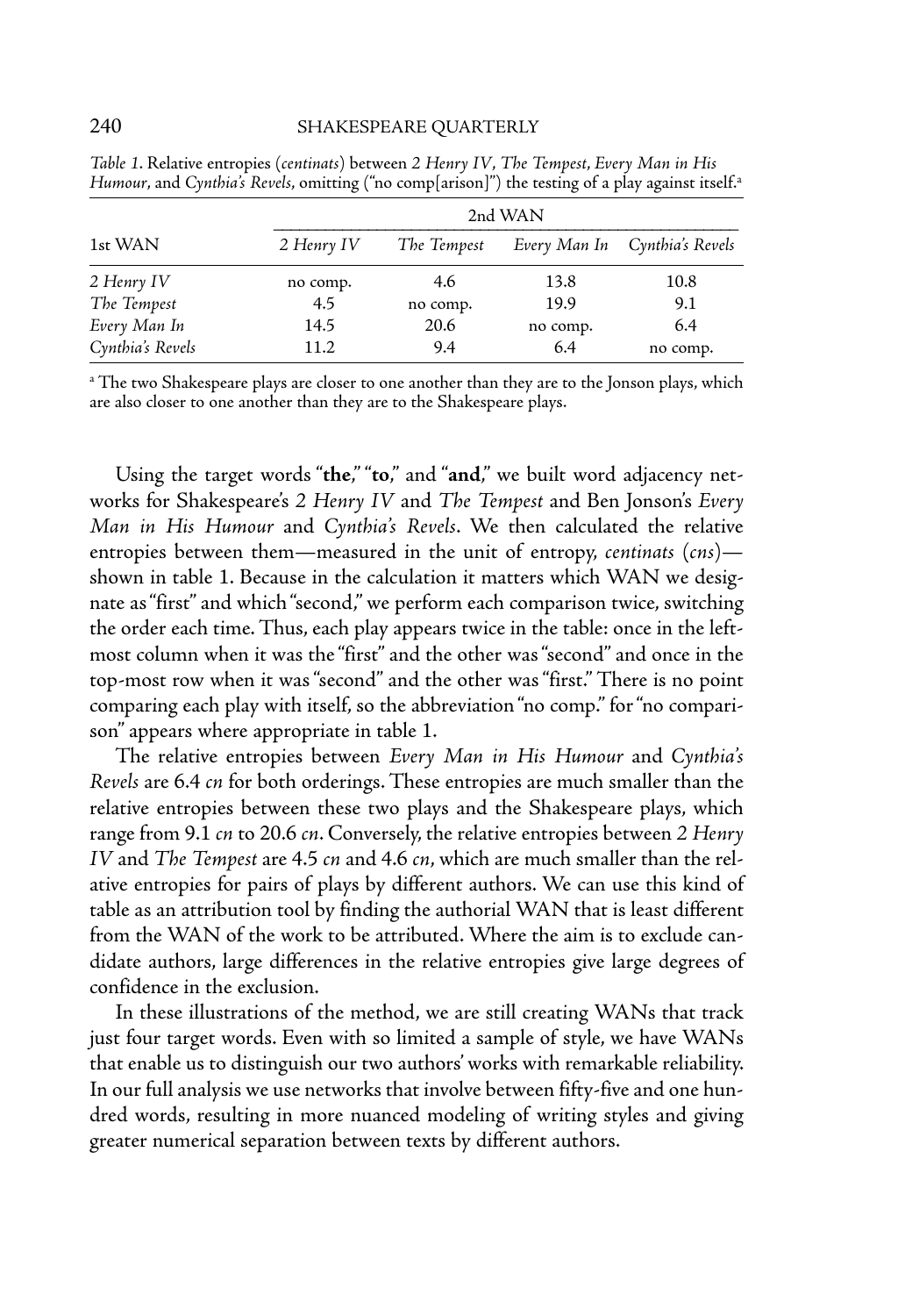# III. CHOOSING THE TARGET WORDS

In general, the more target words we use in a WAN, the more accurate the method. We use so-called "function words," which are words expressing grammatical relationships between other words while carrying little or no lexical value of their own. The role of function words is to bring together the nouns, verbs, and adjectives in order to give a sentence its foundational structure. Typical function words in the English language are prepositions, conjunctions, articles, particles, auxiliary verbs, and pronouns, although linguists differ on which particular examples have so little lexical value as to properly belong to the category.<sup>11</sup> A full list of the function words used in our experiments is given in Appendix 1(a). Words such as nouns and verbs carrying lexical weight might be chosen by an author to suit the particular topic of a play and hence might vary more by genre than by authorship. The choice, the frequency, and (crucially for our method) the relative placing of function words, on the other hand, appear to be an unconscious set of preferences specific to an author.

We noted above that in general the greater the overall frequency of a target word the more weight we should give its role within a WAN, and we derived the appropriate weighting from the same mathematics as Google's PageRank algorithm, which treats an analogous problem. As well as target-word weighting, we must address the problem of target-word selection. We can do better than just using all of our function words as targets in each experiment, since certain words are more discriminating than others for particular cases, and we can identify them. Take Shakespeare and Jonson. First, we rank the function words listed in Appendix 1(a) in order of their frequency of occurrence in the Shakespeare and Jonson canons. We construct an authorial profile WAN (based on the whole authorial canon) and another for each text in each canon using only the two most common words: "and" and "the." We attribute (as if its authorship were unknown) one Jonson play that we held aside (did not use) when making the Jonson profile WAN, and we see how accurate the attribution is, based on just these first two target words.

Say we find that half of the plays (50 percent) are correctly attributed between the two authors. We then add the next most common word from Appendix  $1(a)$ —"to"—to our list of target words, recreate the profile WANs, and retest the attribution of each of the plays. Now perhaps 60 percent of the

<sup>&</sup>lt;sup>11</sup> The problem of choosing function words is thoroughly explored in Alexis Antonia, "Anonymity, Individuality and Commonality in Writing in British Periodicals, 1830 to 1890: A Computational Stylistics Approach" (PhD diss., University of Newcastle, New South Wales, Australia, 2009), 57–69. Experiments show that our method is not highly sensitive to the small amounts of lexical weight carried by some function words that Antonia would prefer to exclude.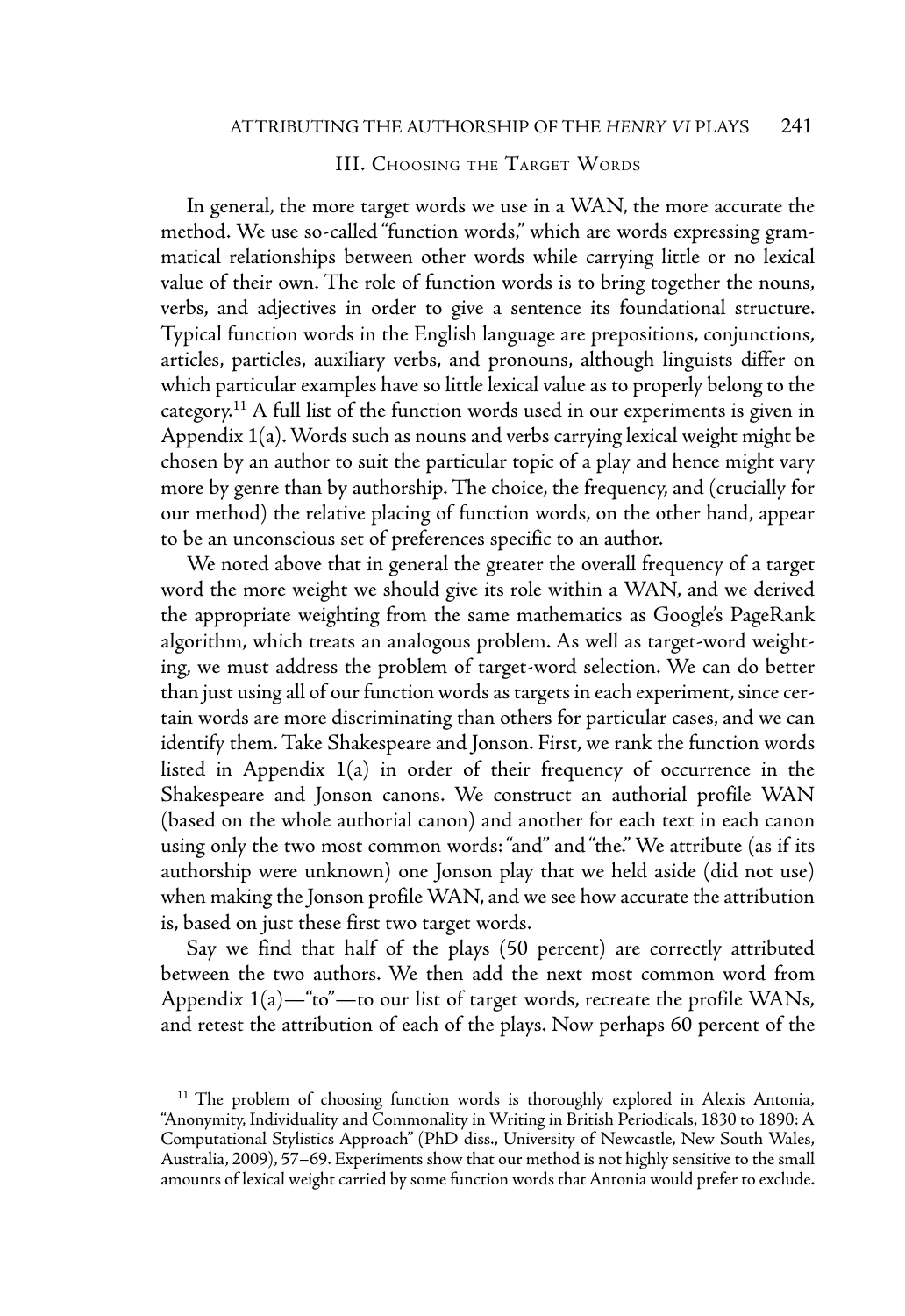plays are correctly attributed to either Jonson or Shakespeare, so we conclude that adding "to" improved our method. If it had not improved the accuracy, we would exclude it from our list of most discriminating words for this particular comparison. The process is repeated again for networks using the four most common function words, taking note of the total attribution accuracy. We continue increasing the number of target words and freshly attributing each of the plays of known authorship until we have used all 211 target words. The set of target words that produced the greatest accuracy in attributing the plays known to be by Shakespeare or Jonson is then considered the best set for distinguishing between them when we want to attribute plays of unknown authorship for which Shakespeare and Jonson are possible candidates.

# IV. VALIDATION

Before applying our tool to some of the most contentious current claims in Shakespearean authorship, we will demonstrate its effectiveness by using it to attribute, as if unknown, the authorship of a set of plays from six of the period's most prominent playwrights. While here we only briefly present the outline and results of the validation process, we refer readers to a separate paper in which the validation process and results for plays from the early modern English period are discussed in greater detail.<sup>12</sup> Our main source of authorship attribution information is the online Database of Early English Playbooks (DEEP) created by Zachary Lesser and Alan B. Farmer and hosted by the University of Pennsylvania—itself based, in part, on the scholarship of Alfred Harbage—and we supplement this with more recent scholarship, such as editions of complete works, where it represents a reasonable consensus.13 Thus, Appendix 2(a) represents what we believe to be the noncontentious, well-attributed, soleauthored plays of six dramatists from Shakespeare's time. We exclude noncommercial drama, such as court masques and civic entertainments, and plays surviving only as small fragments, such as Jonson's *Mortimer's Fall*. For this validation process, we build a profile WAN for each of the six dramatists using the plays listed.

<sup>&</sup>lt;sup>12</sup> M. Eisen, S. Segarra, G. Egan, and A. Ribeiro, "Stylometric Analysis of Early Modern Period English Plays," arXiv preprint, arXiv:1610.05670, 2016.

<sup>13</sup> Alfred Harbage, rev. by S. Schoenbaum, *Annals of English Drama 975–1700: An Analytical Record of All Plays, Extant or Lost, Chronologically Arranged and Indexed by Authors, Titles, Dramatic Companies, Etc*. (Philadelphia: U of Pennsylvania P, 1964). For the more recent scholarship see, Gary Taylor and John Lavagnino, gen. eds., *Thomas Middleton and Early Modern Textual Culture: A Companion to the Collected Works* (Oxford: Clarendon Press, 2007); and David Bevington, Martin Butler, and Ian Donaldson, eds., *The Works of Ben Jonson*, 7 vols. (Cambridge: Cambridge UP, 2012).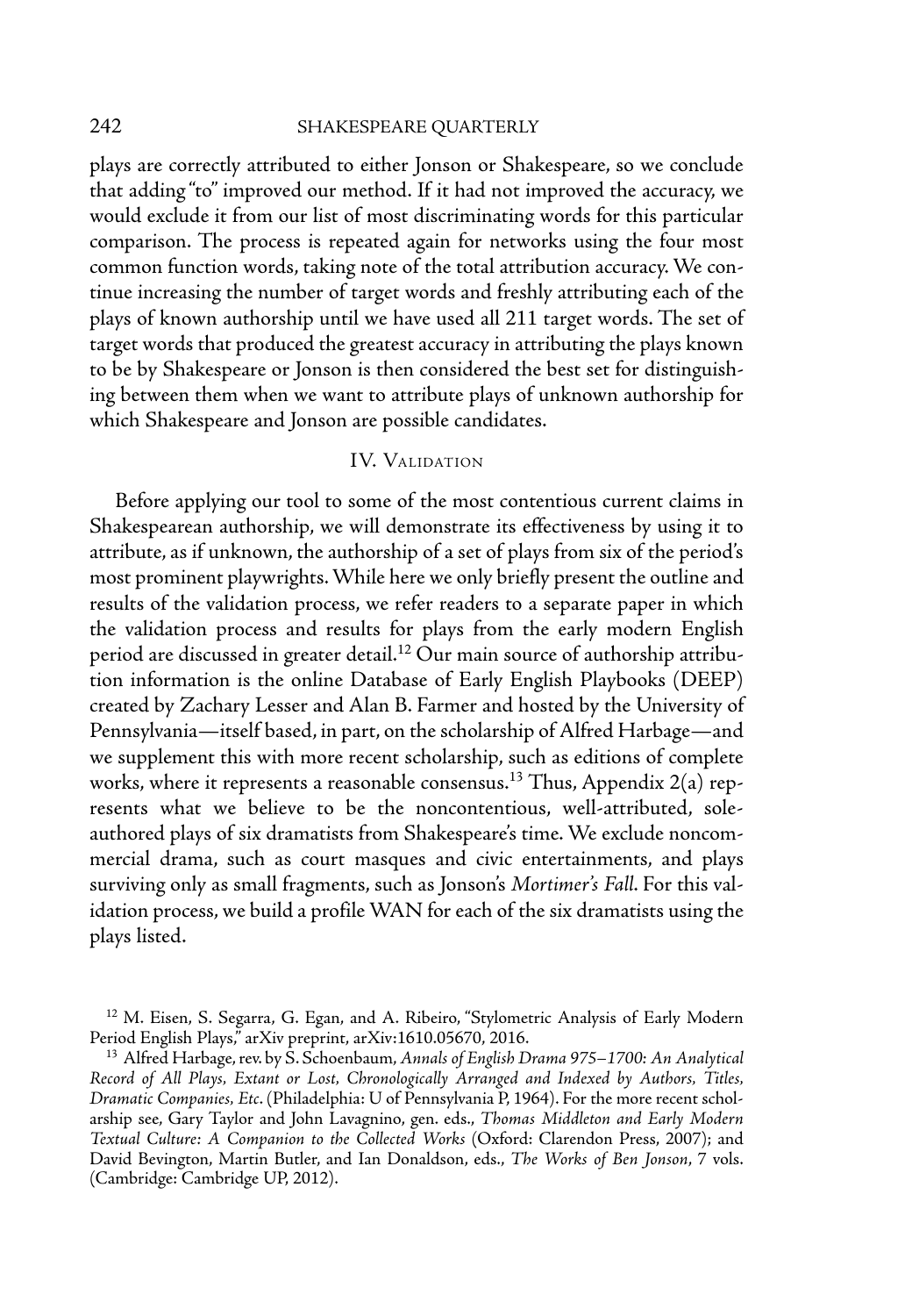We attribute the sole-authored plays by computing the relative entropy between each play in Appendix 2(a) and each of the six author profiles, and then we test known collaborative plays against these profiles. Each play is attributed to the author-profile achieving the lowest relative entropy, based on the adjacencies of the one hundred function words listed in Appendix 1(b) that were found in training (based on the full, undisputed sole-authored canon of each dramatist) to be the most discriminating. In order to see the distinctions more clearly, we first calculate for each play its relative entropy with the entire set of all the plays by all six dramatists in order to get a kind of background reading of just how far this particular play differs from the collective norm. Each time that play's relative entropy with the canon of one of the six dramatists is calculated, we deduct from that relative entropy the background reading for that play. It is important to note that no information is lost in this deduction the relative differences between each play and the author profiles do not change—and it serves only to shift (by the same amount) all of the points on the resulting graph in order to better reveal their relationships. As a result, a final reading of 0 *cn* for the relative entropy between a play and one of the author profiles means that this play is no more or less like that author's work than it is like the combined body of the work of all six authors. A positive relative entropy means that the play is less similar to that author's work than it is to the combined body of all six authors' works, and a negative relative entropy means that the play is more similar to that author's work than it is to the combined body of all six authors' works. Naturally, when a play is being tested against its known author's profile, that play is first taken out of the list of the author's plays, and his profile is created afresh without that play before we compare that play to the author's profile.

Of the 154 plays we considered, we failed to correctly attribute (according to the current consensus) sixteen plays, which is an accuracy of 89.6 percent. In this computation, we consider a collaborative play to be correctly attributed if the best-ranked author is one of the contributors to the play. If we consider the ninety-four plays listed in Appendix 2(a) whose authorship is not in dispute, then the attribution among the six sole-author profiles entails six errors, yielding an overall attribution accuracy of 93.6 percent. These are reasonably high success rates for this kind of attribution method. In addition to attributing full plays, we will analyze the attribution of individual acts and scenes. All authorship attribution methods become less reliable as the sample sizes decrease. To improve accuracy with short texts, we retrain our networks for each test, choosing afresh the most discriminating function words for the question at hand. Networks of seventy-six and fifty-five words were found to produce the best accuracy for the attribution of acts and scenes, respectively (see Appendix  $1[c]$ )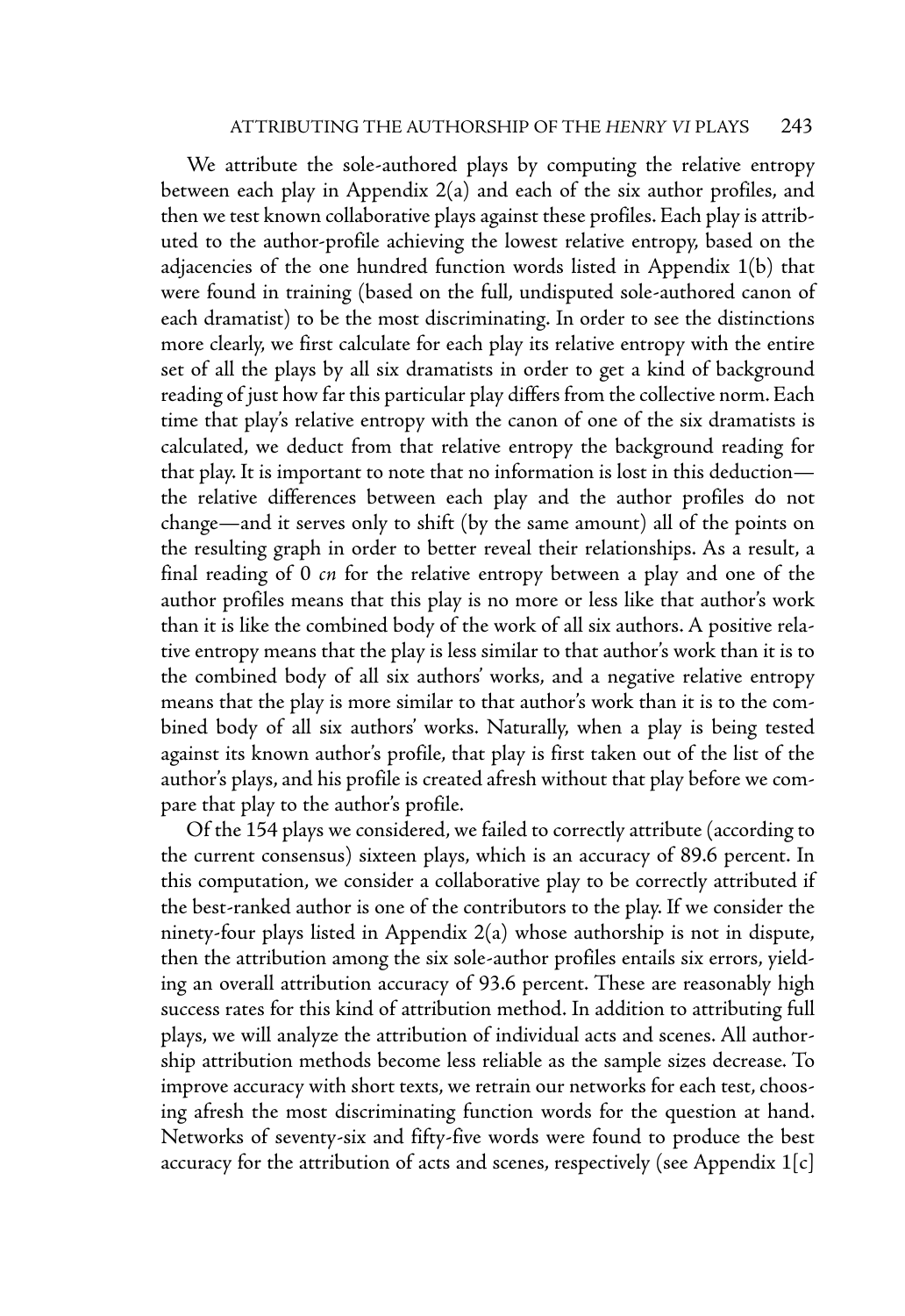and [d]). Our method's accuracy in attributing whole acts of the undisputed plays in Appendix 2(a) is 93.4 percent, about the same as for whole plays.

With individual scenes the accuracy falls off sharply and our method is best used only where the question can be posed as a simple binary choice between two authors, based on strong prior suspicions about authorship. In these cases, the true author may, of course, be someone else not tested for. In such binary tests for individual scenes, our accuracy is 91.5 percent, comparable to that for acts and whole plays. We trust this scene-by-scene approach only where existing scholarship gives good reason to consider just two candidates.

# V. THE AUTHORSHIP OF *1, 2, AND 3 HENRY VI*

With our method validated for a great number of plays, we may turn now to the most interesting of the currently contested authorship problems in Shakespeare scholarship: the three parts of *Henry VI* that appeared in the 1623 First Folio. In addition to the six dramatists used in the validation process, we create profiles for two other candidates: Robert Greene and George Peele (see Appendix 2[b]). First we analyze *1 Henry VI* by acts and measure their likeness to the profiles of Shakespeare, Fletcher, Jonson, Marlowe, Middleton, Chapman, Peele, and Greene (see figure 3). Naturally, some of these men are most unlikely candidates for authorship of the play: Fletcher was still in his early teens in the early 1590s and Jonson's earliest known plays did not appear until the end of the 1590s.

Figure 3 suggests that Shakespeare did not write the first act of *1 Henry VI* since it is no more like his profile than it is like Jonson's profile, and Jonson is an implausible candidate. This suggests that it is by someone we did not profile, and Thomas Nashe would be the obvious first choice. Unfortunately, Nashe left just one sole-authored play, *Summer's Last Will and Testament*, which is too small a canon from which to construct a usable author profile. The rest of *1 Henry VI* is, with varying degrees of confidence, assigned to Shakespeare with Marlowe the next closest match for Acts 2 and 4, Greene for Act 3, and Chapman for Act 5. Chapman's earliest known play is *The Blind Beggar of Alexandria*, first performed in 1596**.** 

Because the act-wise analysis suggests Marlowe as a candidate for coauthorship of *1 Henry VI*, we may turn to the scene-wise approach and for each scene ask the binary question "Is this scene more like Shakespeare or Marlowe?" The results are shown in figure 4. For easier visualization, we utilize bar plots for attributing scenes between two authors. We plot the similarity (rather than the difference) between each scene's entropy and each author's profile, so that, for example, a bar of 7 pointing upward means Shakespeare's profile is 7 *cn* closer to the scene than Marlowe's profile is. Thus, the longer the bar for a scene the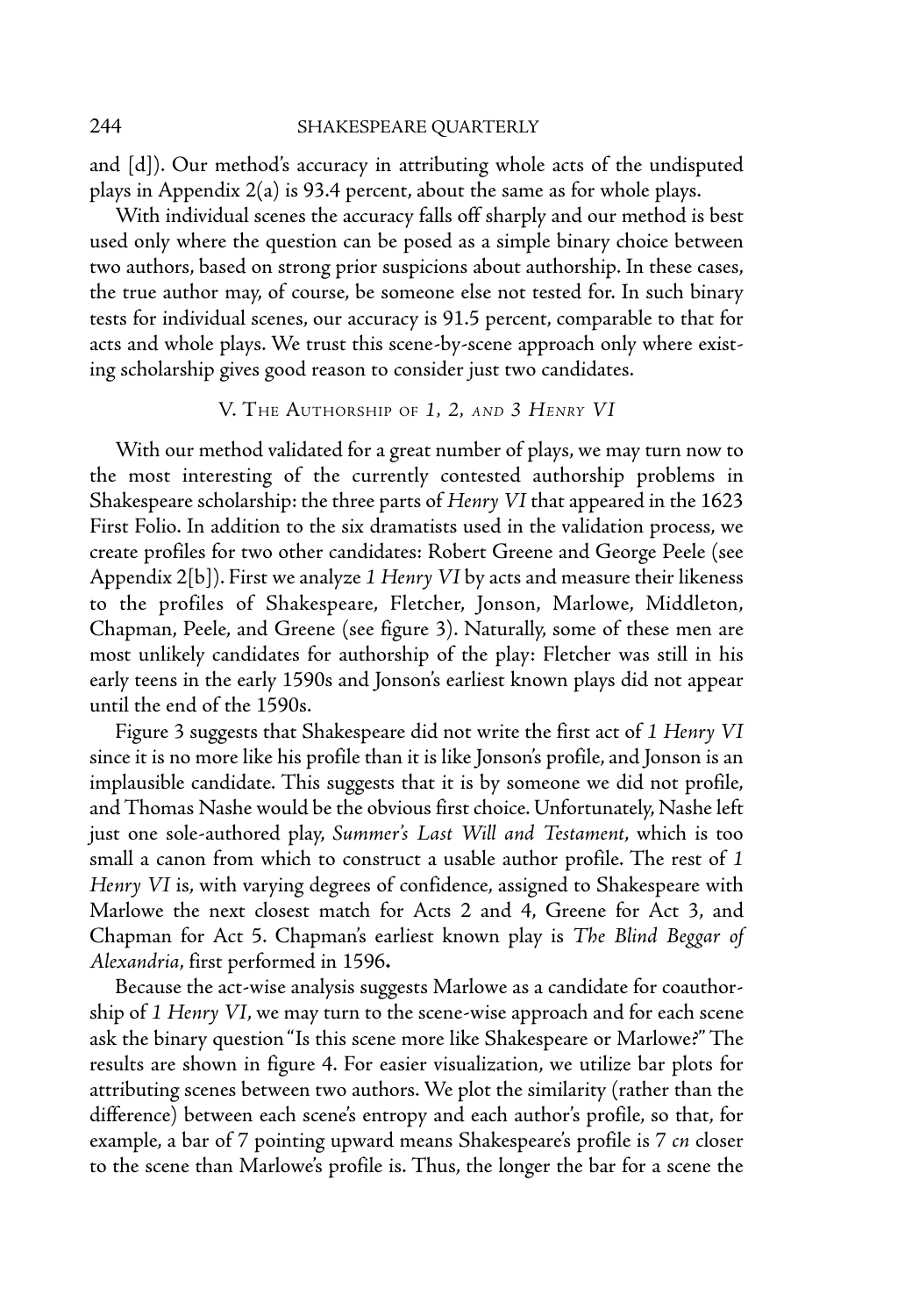# ATTRIBUTING THE AUTHORSHIP OF THE *HENRY VI* PLAYS 245



*Figure 3.* Attribution of individual acts of *1 Henry VI*.



*Figure 4*. Attribution of individual scenes of *1 Henry VI*.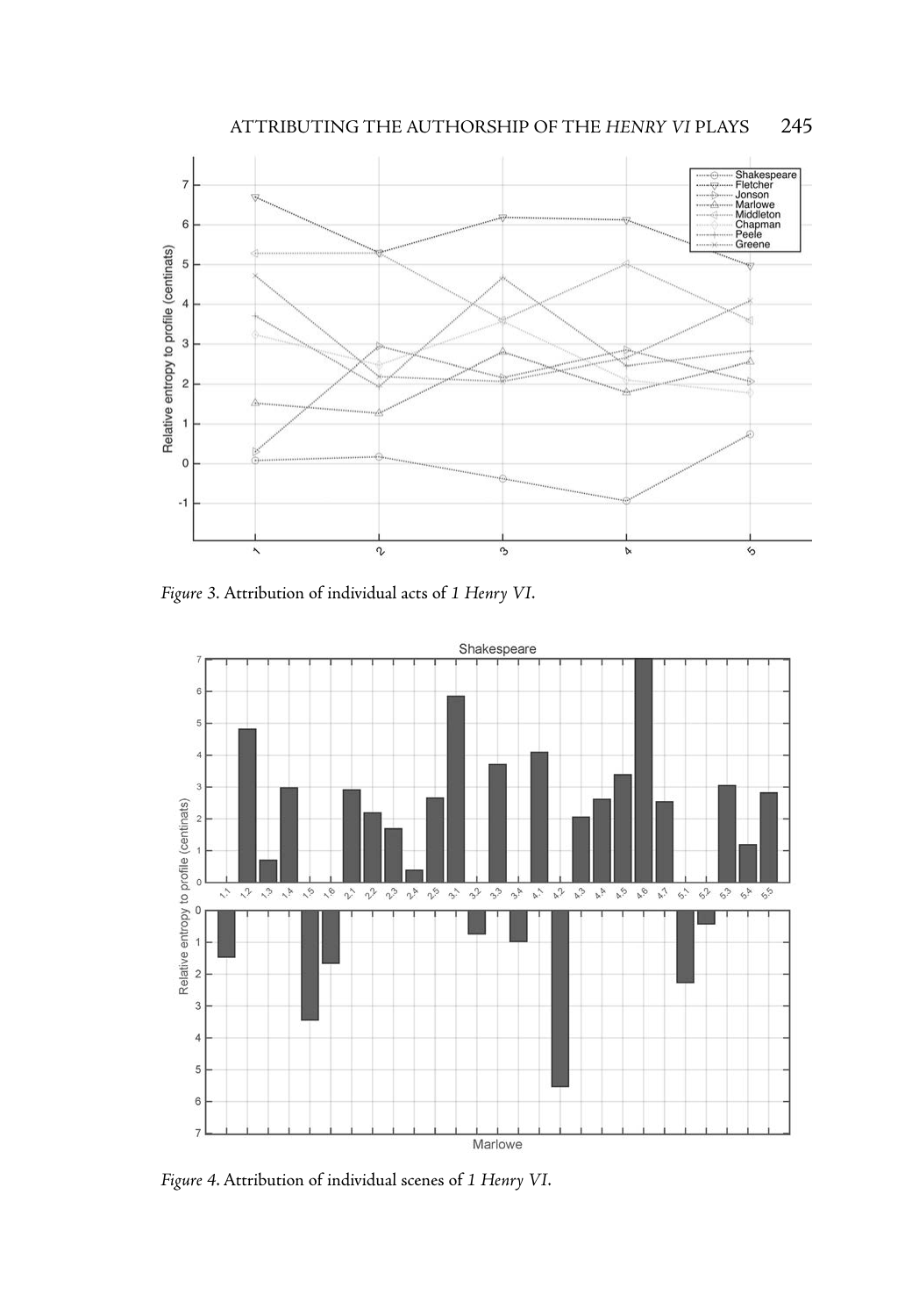more that scene is like one author's style rather than the other's style. Corroborating the act-wise analysis, three scenes in Act 1 (1.1, 1.5, and 1.6) go to Marlowe rather than to Shakespeare, as do scenes 3.2, 3.4, 4.2, 5.1, and 5.2. Act 4, scene 2 in particular is attributed to Marlowe by a large margin of almost 6 *cn*. These results broadly agree with Hugh Craig's determination, using an entirely different method, that Marlowe's writing is present in the "middle" and "late" scenes featuring Joan of Arc: 3.2.1–114, 3.3, 4.7, 5.2, 5.3.1–44, and 5.4.14 Craig grouped 1.2.22–150, 1.5, 1.6, and 2.1 as "early" Joan scenes and found that they collectively test as slightly more Shakespearean than Marlovian. We test these scenes individually and find 1.2 and 2.1 distinctly Shakespearean and 1.5 and 1.6 distinctly Marlovian.

Turning to *2 Henry VI* we repeat the process, looking first at whole acts and attributing them among our eight candidate authors and then using a binary test on each scene. As can be seen in figure 5, we give Act 1 to Marlowe and Acts 2, 3, 4, and 5 to Shakespeare, with Marlowe being a very close second in Act 4. Testing each scene for its likeness to Marlowe and Shakespeare, Marlowe gets 1.1, 1.3, 1.4, 2.2, 2.3, 2.4, 4.1, 4.3, 4.5, and 4.7, and Shakespeare gets 1.2, 2.1, 3.1, 3.2, 3.3, 4.2, 4.4, 4.6, 4.8, 4.9, 4.10, 5.1, 5.2, and 5.3 (see figure 6). The attributions are made with varying degrees of confidence, and the run from 4.3 to 4.8 is really too close to call either way, as shown in figure 6, with both authors' bars being short for these scenes. (We express our confidence here in words rather than in numbers because many more experiments would have to be performed before we could put a value on the confidence levels for closely grouped candidates, and that confidence level would itself have to be qualified with its own uncertainty value.) The 528-line segment from 4.3 to 4.9 may be considered a self-contained, contiguous contribution portraying virtually all of the Jack Cade rebellion. Craig's use of different units of writing makes direct comparison impossible, but his conclusion that from 4.2.160 to 5.1.13 the play is Marlovian is neither confirmed nor denied by our analysis: except for Act 4, scene 10, our method cannot clearly distinguish Shakespeare and Marlowe in this part of the play.<sup>15</sup>

Our act-wise and scene-wise results for *3 Henry VI* are shown in figures 7 and 8. We give Act 1 to Marlowe and Acts 2, 3, 4, and 5 to Shakespeare. By scenes it is 1.1, 2.3, 2.4, 3.3, 4.2, 4.5, 4.7, 5.2, and 5.7 to Marlowe and 1.2, 1.3, 1.4, 2.5, 2.6, 3.1, 3.2, 4.3, 4.4, 4.6, 5.4, 5.5, and 5.6 to Shakespeare with the remaining scenes (2.1, 2.2, 4.1, 4.8, 5.1, and 5.3) too close to call. This case illustrates how important is the (usually unknown) division of authorial labor for

<sup>14</sup> Hugh Craig, "The Three Parts of *Henry VI*," in *Shakespeare, Computers, and the Mystery of Authorship*, 40–77, 61–63 (see n. 4).

<sup>15</sup> Craig, "Three Parts of *Henry VI*," 68–73.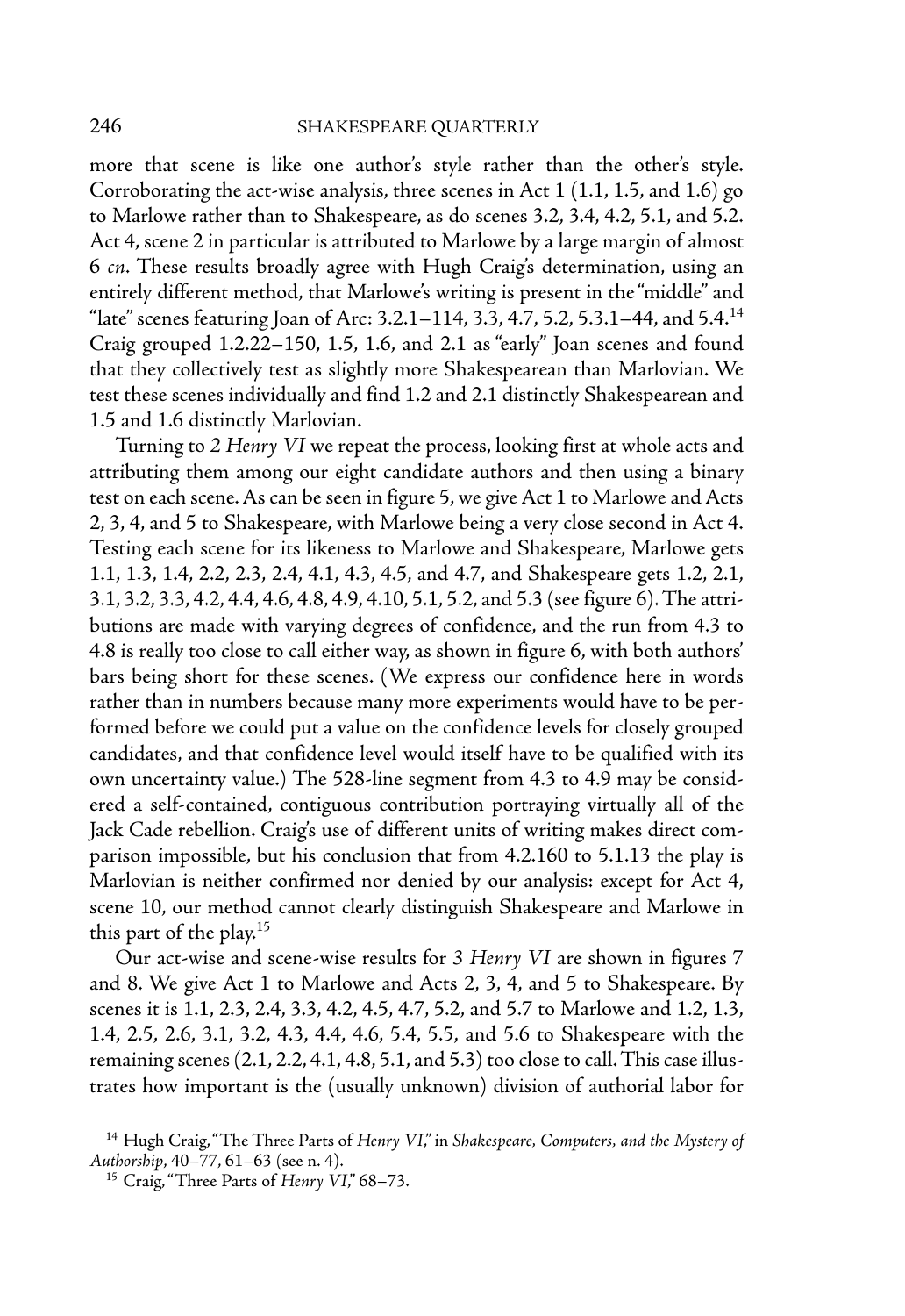### ATTRIBUTING THE AUTHORSHIP OF THE *HENRY VI* PLAYS 247



*Figure 5*. Attribution of individual acts of *2 Henry VI*.



*Figure 6*. Attribution of individual scenes of *2 Henry VI*.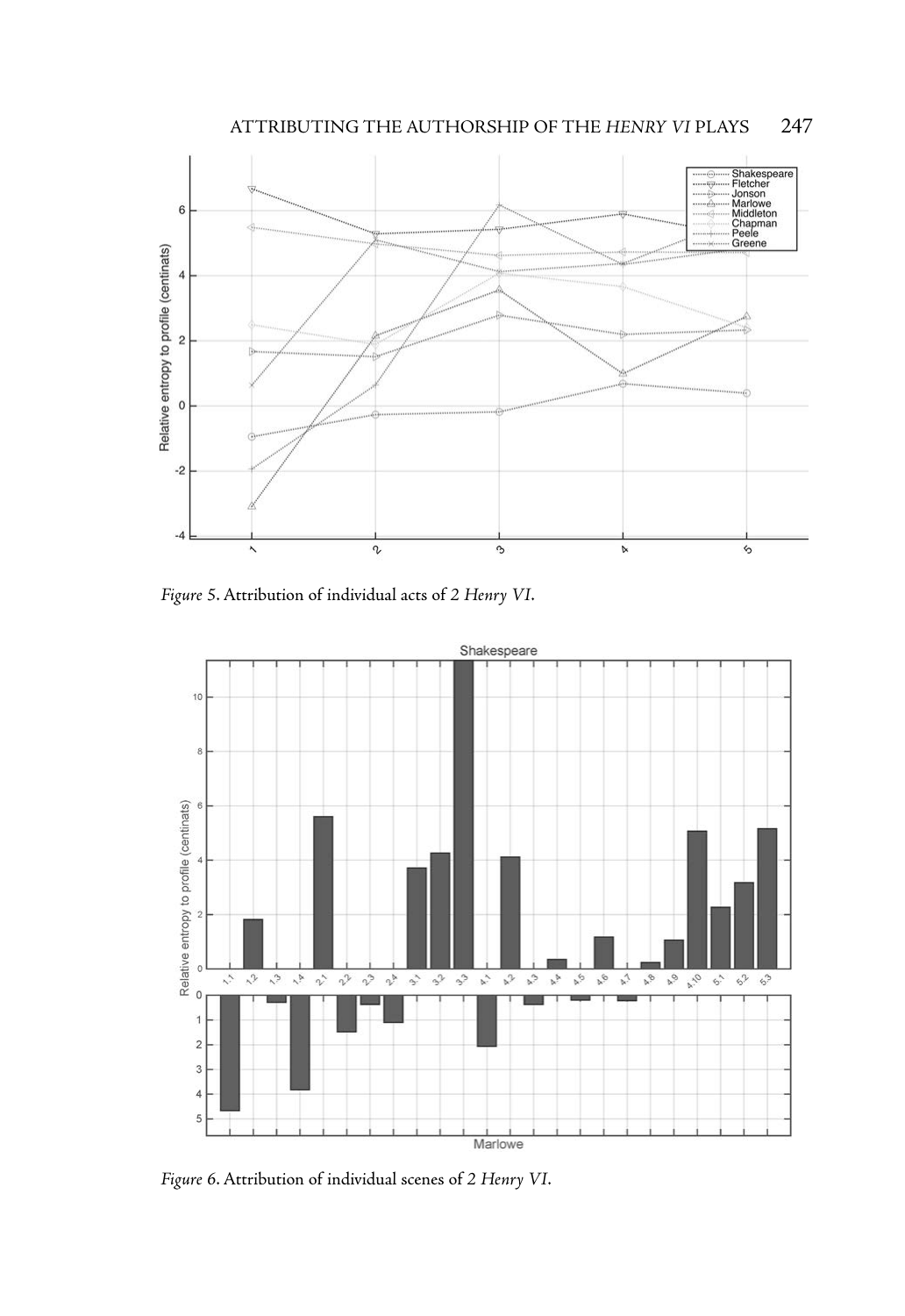

*Figure 7*. Attribution of individual acts of *3 Henry VI*.



*Figure 8*. Attribution of individual scenes of *3 Henry VI*.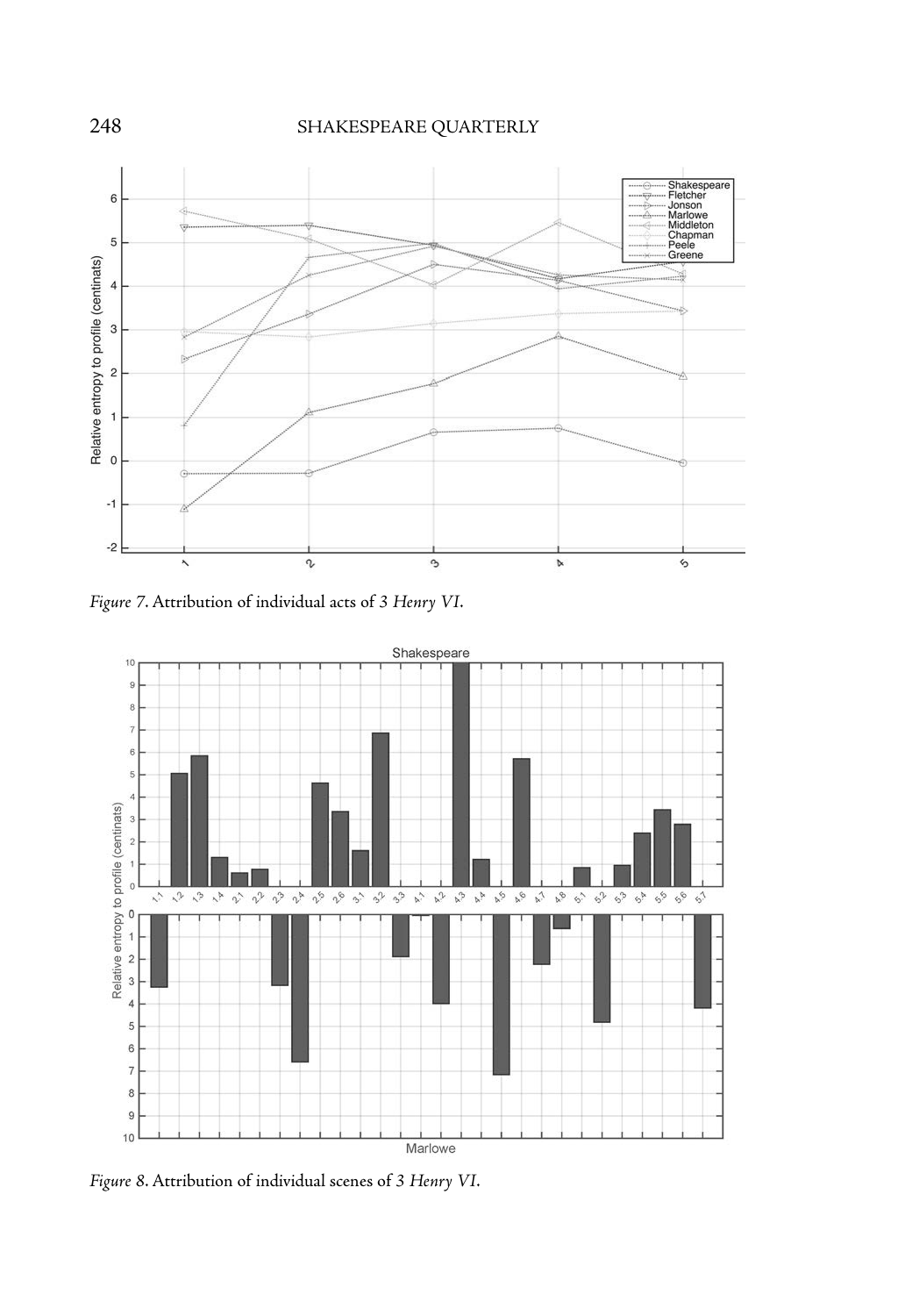such analyses, since the large margin by which Act 4, scene 3 is given to Shakespeare over Marlowe makes the whole of Act 4 seem Shakespearean (as the act-wise analysis finds it) even though it contains scenes (4.2 and 4.5 especially) that are clearly Marlovian.

With the exception of scenes 1.2, 2.4, 4.3, 4.4, 4.6, and 5.7, our results are consistent with those of Craig and Burrows.<sup>16</sup> They find 1.1 to be non-Shakespearean and we agree. They find 1.2 to be non-Shakespearean, and we disagree. They find 1.3, 1.4, 2.1, and 2.2 to be Shakespearean, and we either agree or cannot tell. They find 2.3 to be non-Shakespearean, and we agree. They find 2.4, 2.5, 2.6, 3.1, and 3.2 to be Shakespearean, and we agree except in the case of 2.4 (we say Marlowe). They find 3.3 to be non-Shakespearean, and we agree. They find 4.1 to be Shakespearean, and we cannot tell. They find 4.2, 4.3, 4.4, 4.5, 4.6, 4.7, and 4.8 to be non-Shakespearean, and we either agree or cannot tell except in the cases of 4.3, 4.4, and 4.6 (we say Shakespeare). They find 5.1 to be Shakespearean, and we cannot tell. They find 5.2 to be non-Shakespearean, and we agree. They find 5.3, 5.4, 5.5, 5.6, and 5.7 to be Shakespearean, and we either agree or cannot tell except in the case of 5.7 (we say Marlowe).

The main conclusion of our experiments with the *Henry VI* plays, then, is that recent claims for Marlowe's hand in them are corroborated. That independent teams of investigators find this to be the case using entirely different methods that are, as far as we can tell, impervious to mere literary impersonation is a strong reason to accept that these plays contain measurable amounts of Marlowe's writing. Just how this came about cannot be determined by our method, since Shakespeare taking over and rewriting a play first written by Marlowe (or Marlowe and others) would, by our method, test much the same way as a play that Shakespeare and Marlowe actively cowrote. The presence of Marlowe in these plays, however, is now undeniable.

# VI. OTHER RECENT QUESTIONS IN SHAKESPEAREAN AUTHORSHIP

Our method also confirms the most widely agreed upon recent attributions in Shakespeare studies. Shakespeare collaborated with Middleton on *Timon of Athens* and with Fletcher on *Henry VIII* and *The Two Noble Kinsmen*. Middleton's alleged adaptation of *Macbeth* and *Measure for Measure* would, according to its proponents, have left in those plays samples of his writing that are too small to test by our method. Our results on other controversial recent claims may be usefully summarized here.

We agree with those who find that Peele wrote Act 1 of *Titus Andronicus* and that Shakespeare wrote Acts 2, 3, 4, and 5. Looking at each scene, we find

<sup>&</sup>lt;sup>16</sup> Hugh Craig and John Burrows, "A Collaboration about a Collaboration," 59.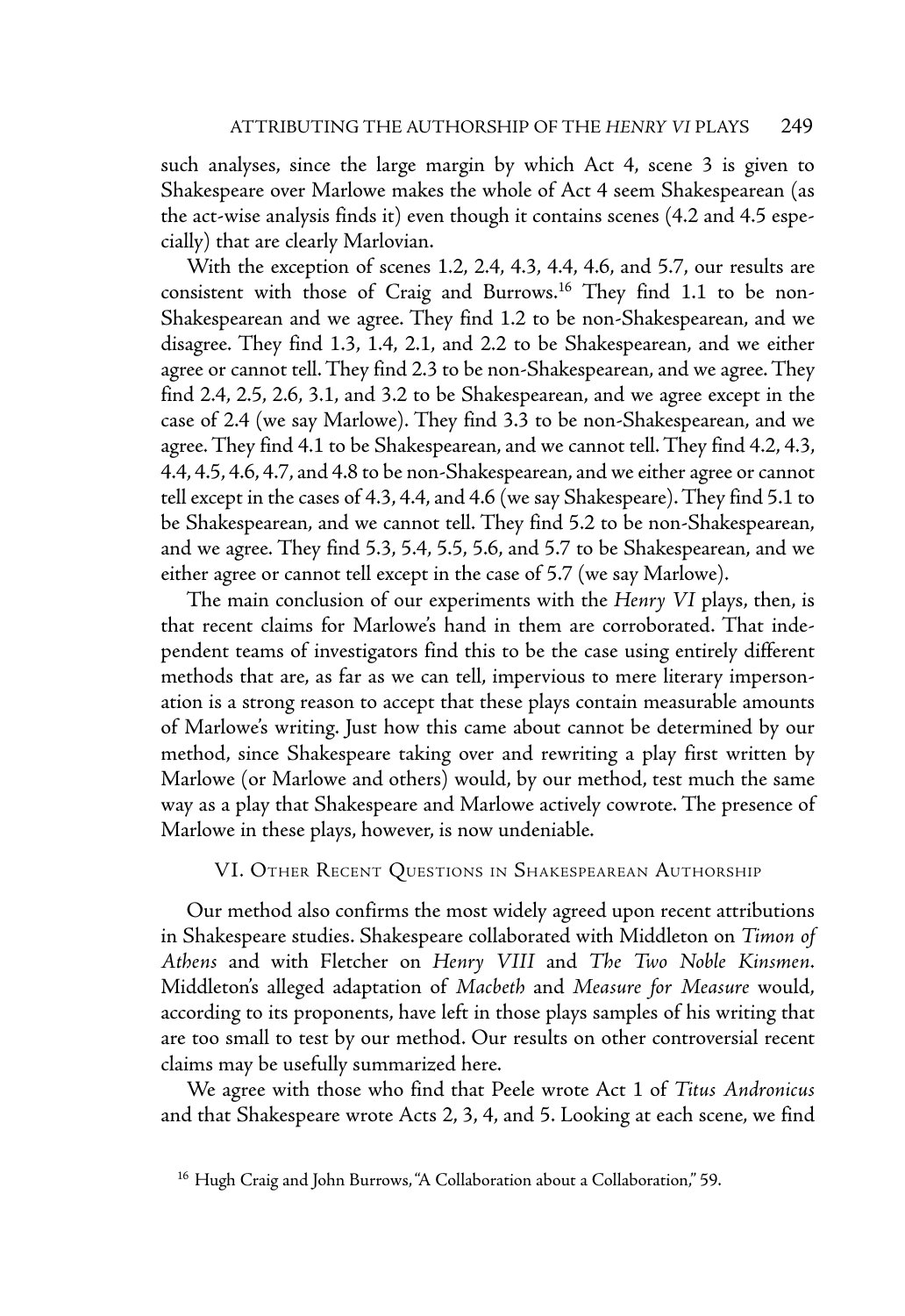1.1 to be Peele's, 2.1 and 4.4 to be undecidable between Shakespeare and Peele, and the remainder of the play to be Shakespeare's. Independent studies, recently summed up by Jackson, have suggested that the central part of the anonymously published *Arden of Faversham*, including scene 8 (the quarrel scene), is by Shakespeare.17 We agree, finding Shakespeare ahead of our seven other candidates for each act. The two main alternative candidates that have been offered for authorship of the play are Kyd and Marlowe, and because Kyd has just one reliably attributed play, *The Spanish Tragedy*, we possess too little material to test for him with our method. This would be true even if we tentatively accepted *Soliman and Perseda* as Kyd's play too.

Applying the techniques of Burrows and Craig, Timothy Irish Watt found that Shakespeare wrote the countess scenes of *Edward III*, meaning scenes 2 and 3 in the *Oxford Complete Works* (or 1.2, 2.1, and 2.2 in other editions).18 Our act-wise analysis gives Act 1 to Marlowe and Acts 2 and 4 to Shakespeare. It has no clear answers for Act 3 (most like Shakespeare, Marlowe, and Peele in that order) and Act 5 (most like Shakespeare, Peele, and Greene in that order). Putting Shakespeare against Marlowe in a scene-wise analysis gives Marlowe 1.1, 1.2 (by the slightest of margins), 3.1, 4.1 , 4.7, and 4.8 and Shakespeare 2.1, 2.2, 3.2, 3.3, 3.4, 3.5, 4.2, 4.3, 4.4, 4.5, 4.6, 4.9, and 5.1. When Thomas Kyd's *Spanish Tragedy* was reprinted in 1602, it contained 320 lines, grouped into five Additions, that were not present in previous editions. Independent studies have recently claimed that Shakespeare wrote the Additions.<sup>19</sup> At the end of the first edition of Shakespeare's Sonnets appears a 329-line poem called *A Lover's Complaint*, the authorship of which has long been disputed with the most recent contribution (in favor of Shakespeare's authorship) coming from Jackson.<sup>20</sup> The Additions to *The Spanish Tragedy* and *A Lover's Complaint* are small samples of writing, and at this scale the accuracy of our eight-author attribution test falls to around 75 percent. That is, our test gives an incorrect attribution for every three correct attributions. Nonetheless, for the sake of completeness we mention that our test gives the Additions to *The Spanish Tragedy* to Shakespeare, ahead of Jonson by a small margin, and gives *A Lover's Complaint* to Chapman, ahead of Shakespeare by a small margin.

It must be remembered that for each text we have attributed our pool of candidates is limited to those whose works we know about and which survive in

<sup>17</sup> Jackson, *Determining the Shakespeare Canon*, 9–126.

<sup>18</sup> Timothy Irish Watt, "The Authorship of *The Raigne of Edward the Third*," in *Shakespeare, Computers, and the Mystery of Authorship*, 116–33 (see n. 4).

<sup>19</sup> Hugh Craig, "The 1602 Additions to *The Spanish Tragedy*," in *Shakespeare, Computers, and the Mystery of Authorship*, 162–80 (see n. 4); Brian Vickers, "Identifying Shakespeare's Additions to *The Spanish Tragedy* (1602)."

<sup>20</sup> Jackson, *Determining the Shakespeare Canon*, 129–218.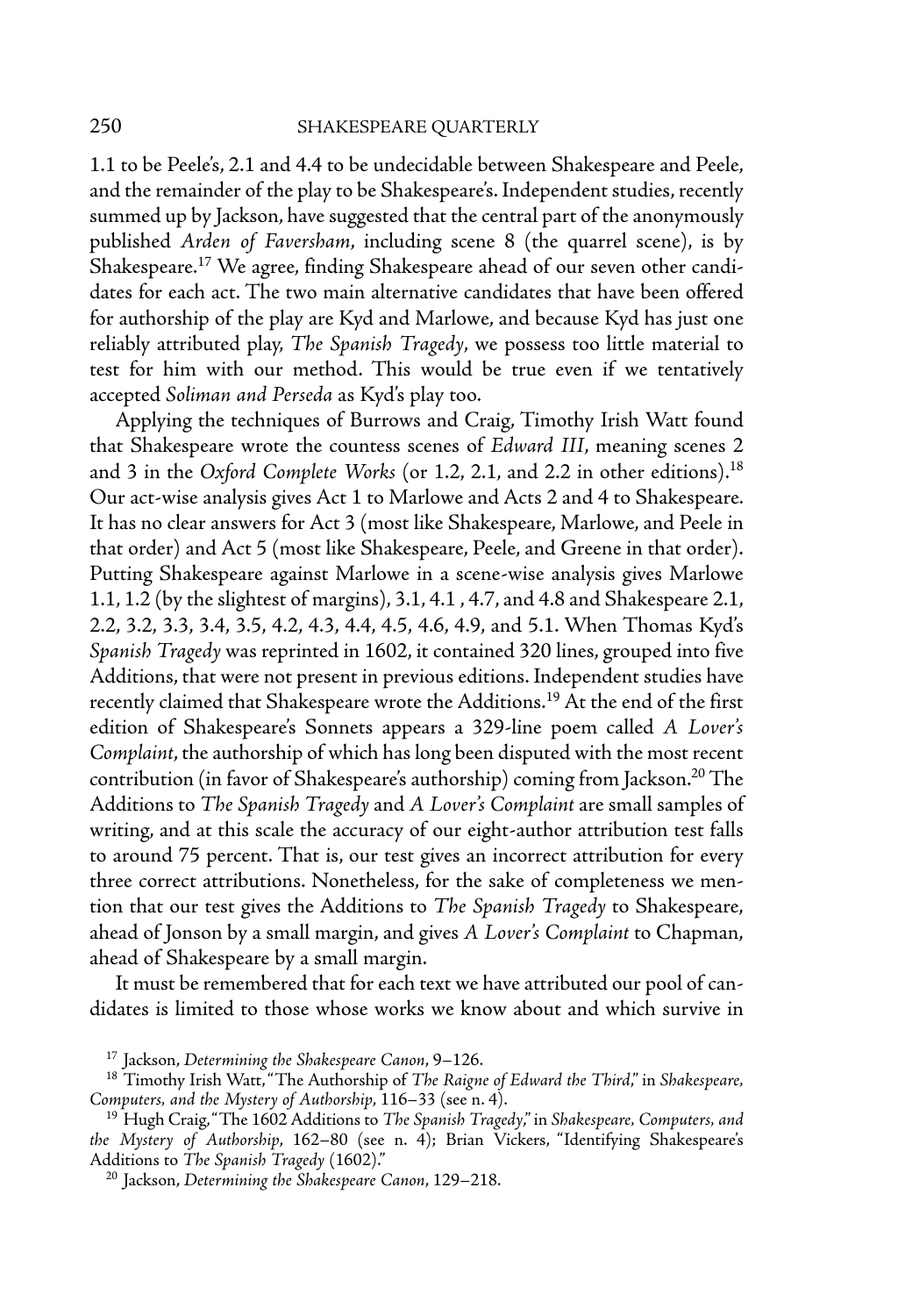canons large enough for both random variation and systemic bias—most obviously with literature, the biases of genre—to cancel one another out. As we have observed, the canons of Kyd and Nashe are too small for our method, excluding them from our conclusions about authorship. More generally, it should be borne in mind that all of our conclusions are discriminations between the authors we are able to test.

That the technique presented here confirms a number of recent authorshipattribution findings made by entirely different methods should be of comfort to all investigators of these problems. In general, the more our independent studies converge on certain conclusions, the greater the likelihood that those conclusions are correct; when they use different methods, the errors of one investigator or team are not inherited by another. There is no reliable way to calculate exactly how much more likely it becomes that an assertion is true once multiple independent studies start to support it. But we can say how likely it is that certain outcomes could be reached by chance alone, and the odds for this study are comfortingly small. $^{21}$ 

No one knows why methods that count frequencies of common words are able to distinguish authorship, and we offer no explanation for why our method of measuring their proximate adjacency is equally successful. We do not assume that either kind of choice is consciously made by authors, but it is intuitive that the relative placing of words—the ways in which "one word looks for another," in Vickers's phrase—would complement the study of overall word frequencies as we inch our way toward a better understanding of literary creativity.

# VII. A NOTE ON THE PROVENANCE AND PROCESSING OF ELECTRONIC TEXTS

All of our testing is performed using electronic texts from the LION database supplied by the online digital publisher Chadwyck-Healey. For Shakespeare's plays, we prefer the versions that appeared in the 1623 First Folio over preceding quarto editions. We use the Folio's versions because they were produced in a

 $21$  There is about a one-in-a-hundred chance of our results aligning with existing claims as much as they do if our methods were no more reliable than random guesses of authorship. We may place some number on this chance by considering that for each play scene a random guess would give us a 50 percent chance of agreeing with the existing claim. For instance, in *3 Henry VI*, there are twenty-eight scenes, of which we agree with Craig on sixteen, disagree on six, and do not make any claims on the last six. In mathematical terms, agreeing at least sixteen times out of twenty-two, if we were just guessing randomly with a 50 percent chance of agreement, would occur with a probability of 0.85 percent, using what is called the binomial distribution in probability. We do not make direct comparisons for *2 Henry VI*, and in the case of *1 Henry VI* we find that there is about a 2.5 percent chance that by simply guessing we would align to the degree that we do. These probabilities are all well within the 5 percent threshold that is commonly used to mark statistical significance.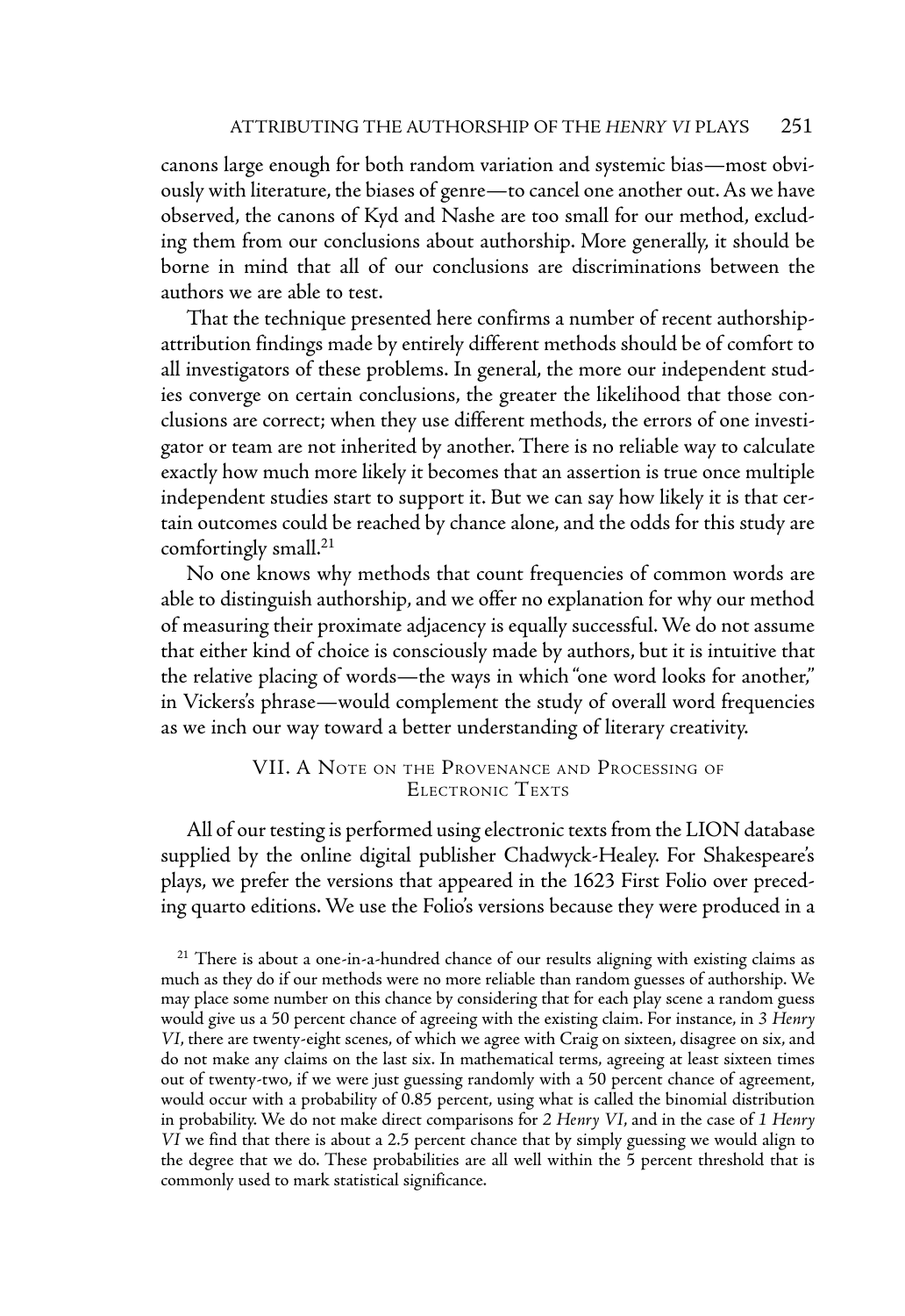single printshop within a fairly short period (the years 1622–23) by a single team of compositors and proofreaders. For some of Shakespeare's plays, editors have preferred a preceding quarto edition because the Folio appears merely to reprint it, but there is sometimes a plausible (and as yet unresolved) argument for the Folio acquiring additional fresh authority in these cases.

The differences between good quarto texts and the Folio are in no cases large enough to substantially affect our results. The 1623 Folio texts are reasonably consistent in regard to spelling and layout, and the feature we detect—the proximities of function words—is relatively immune to depredations such as the expurgation of oaths and other kinds of censorship that are known to affect some plays in the collection. For other writers and for suspected Shakespeare works not present in the 1623 Folio, we choose the earliest edition offered by LION.

We perform minimal preprocessing of the LION electronic texts, relying instead upon on-the-fly discrimination of the features in which we are interested. We do not normalize or modernize the variant spellings of words that are now consistently spelled one way in English, and naturally this means that we treat words as if they were merely strings of characters. In English, the three letters *r*-*o*-*w* can stand for a verb for manually propelling a boat, a noun for an argument, a noun for a horizontal line of objects, and for other words besides. Unless texts are comprehensively tagged for lemmatization and morphosyntactic discrimination, computers can only "see" them as strings of letters and not as words in the sense that linguists mean. The variant spellings of early modern English present similar opportunities for misclassifying linguistic data. These limitations are not significant barriers to authorship discrimination for two reasons. The first is that for the most part the spellings of words found in early modern printed books are those chosen not by their authors but by their compositors who set the type, and these men were free to exercise their own preferences. The second is that these misclassifications affect all authors equally so that with large sample sizes, as used here, the distortions cancel one another out.

Our on-the-fly discrimination of textual features covers the following. We detect the beginnings of speeches by the white space that LION puts between them, and we do not count as falling within our moving window any adjacency that spans a speech break: this is the only segmentation we impose. We do remove all stage directions but not speech prefixes or act/scene division markers because they do not in any case contain the function words we are counting. Where there is a danger that an abbreviated speech prefix might be mistaken for a function word, as with the name "Anne" being abbreviated to "An**,**" we check in advance and discount such cases.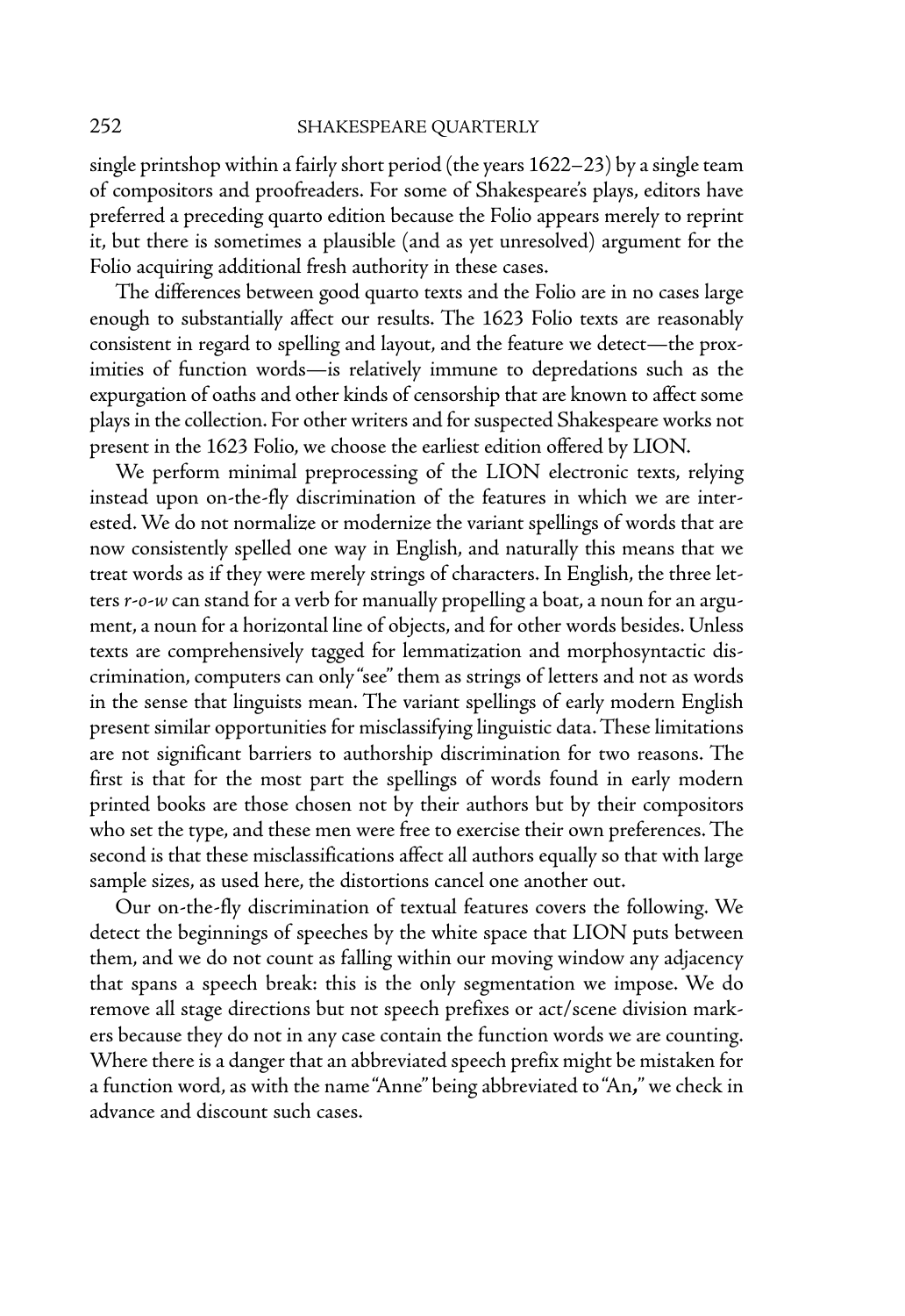### APPENDIX 1: FUNCTION WORDS

### a between instead part towards aboard beyond into past under about bit it pending underneath above both its per unless absent but itself pertaining unlike according by less plenty until accordingly can like plus unto across certain little regarding up<br>after circa loads respecting up after circa loads respecting upon<br>against close lots round us against close lots round us ahead concerning many save used albeit consequently may saving various all considering might several versus along could minus shall via alongside couple more should view although dare most similar wanting amid despite much since what amidst down must so whatever among due near some when amongst during need somebody whenever an each neither something where and either nevertheless spite whereas another enough next such wherever any every no than whether anybody everybody nobody that which anyone everyone none the whichever anything everything nor them while around except nothing themselves whilst as excluding notwithstanding then who aside failing of thence whoever astraddle few off therefore whom astride fewer on these whomever at following once they whose away for one this will bar from onto tho with barring given opposite those within because heaps or though without before hence other through would behind however ought throughout yet<br>helow if our thru below if our thru beneath in out till

### **(a) Full list of function words used in this method**<sup>22</sup>

 $22$  The particular set of function words used for each attribution is arrived at by removing from this list those words that are least useful in discriminating the styles of the candidate authors in each case. The words are presented here in modern spelling, but a limited set of alternative spellings active in the early modern period—derived from the *Oxford English Dictionary* (*OED*) lists of spellings—is permitted for each headword here.

beside including outside to besides inside over toward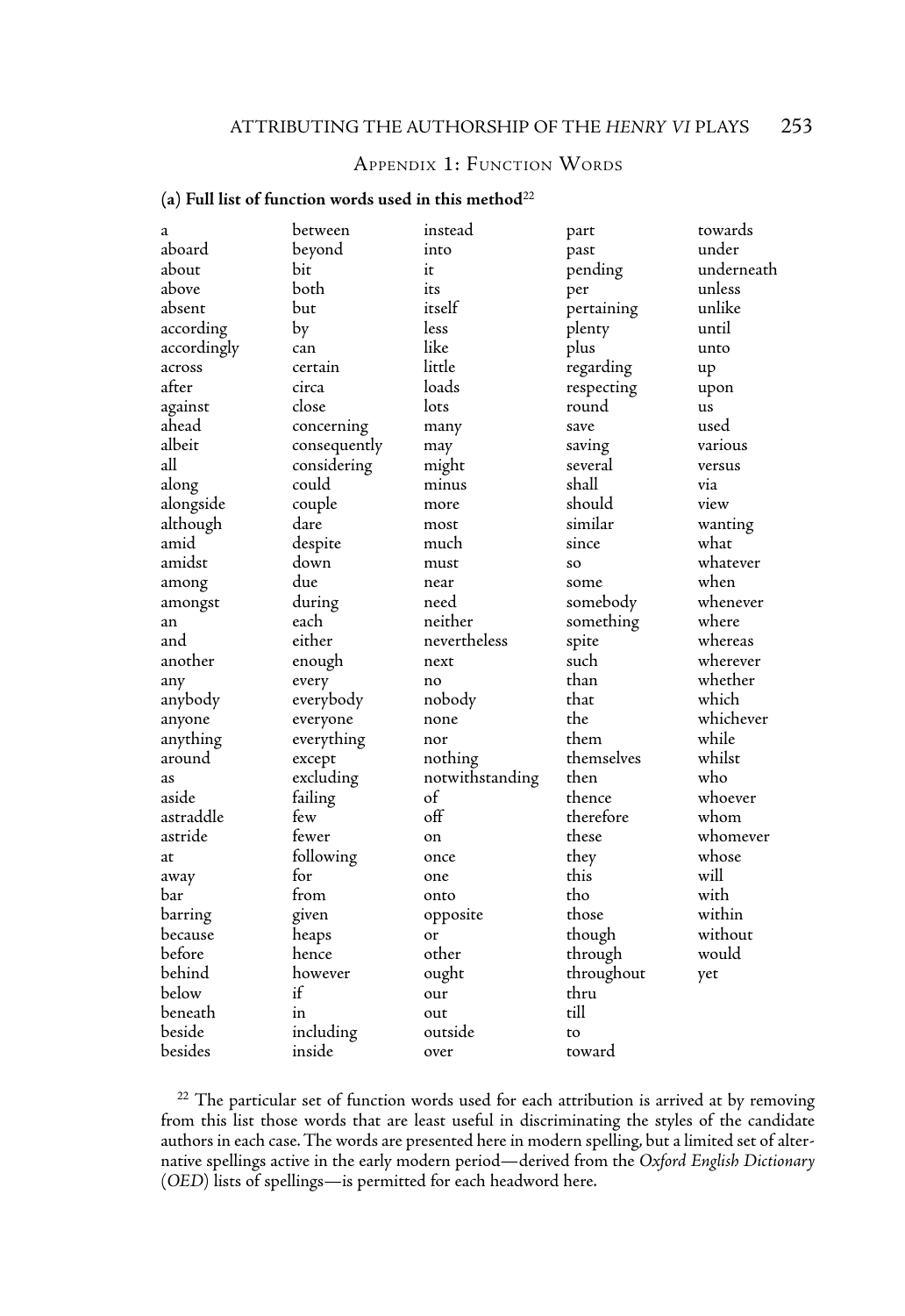| a       | could  | much      | past      | to      |
|---------|--------|-----------|-----------|---------|
|         |        |           |           |         |
| about   | dare   | must      | shall     | until   |
| after   | down   | need      | should    | unto    |
| against | enough | neither   | since     | up      |
| all     | every  | next      | <b>SO</b> | upon    |
| an      | for    | no        | some      | us      |
| and     | from   | none      | such      | what    |
| another | given  | nor       | than      | when    |
| any     | hence  | nothing   | that      | where   |
| as      | if     | $\circ$ f | the       | which   |
| at      | in     | off       | them      | while   |
| away    | into   | on        | then      | who     |
| bar     | it     | once      | therefore | whom    |
| because | like   | one       | these     | whose   |
| before  | little | or        | they      | will    |
| both    | many   | other     | this      | with    |
| but     | may    | our       | those     | within  |
| by      | might  | out       | though    | without |
| can     | more   | over      | through   | would   |
| close   | most   | part      | till      | yet     |

# **(b) Function words (100 in total) used in the attribution of full-length plays, determined in the training process**

# **(c) Function words (76 in total) used in the attribution of individual acts, determined in the training process**

| a       | for    | none    | some   | us      |
|---------|--------|---------|--------|---------|
| about   | from   | nor     | such   | what    |
| against | if     | nothing | that   | when    |
| all     | in     | of      | the    | where   |
| an      | into   | off     | them   | which   |
| and     | it     | on      | then   | who     |
| any     | like   | once    | these  | whose   |
| as      | little | one     | they   | will    |
| at      | many   | or      | this   | with    |
| away    | may    | other   | those  | without |
| before  | might  | our     | though | would   |
| both    | more   | out     | till   | yet     |
| but     | most   | shall   | to     |         |
| by      | much   | should  | unto   |         |
| can     | must   | since   | up     |         |
| could   | no     | so      | upon   |         |

# **(d) Function words (55 in total) used in the attribution of individual scenes, determined in the training process**

| a   | for  | no  | some | upon  |
|-----|------|-----|------|-------|
| all | from | nor | such | us    |
| an  |      | ot  | that | what  |
| and | ın   | on  | the  | when  |
| any | ıt   | one | them | where |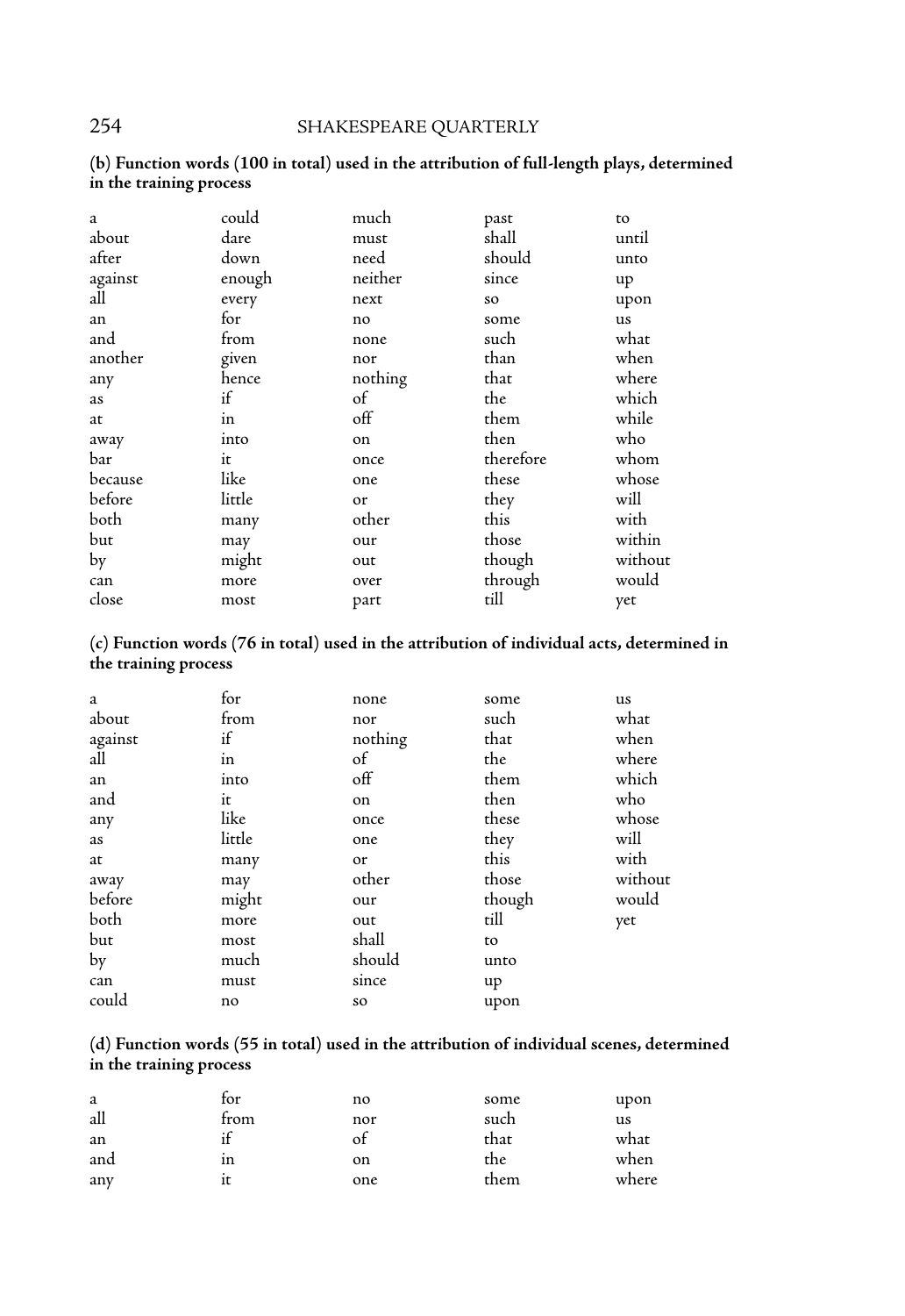## ATTRIBUTING THE AUTHORSHIP OF THE *HENRY VI* PLAYS 255

| as   | like | or     | then  | which |
|------|------|--------|-------|-------|
| at   | may  | our    | these | who   |
| away | more | out    | they  | will  |
| but  | most | shall  | this  | with  |
| by   | much | should | to    | would |
| can  | must | so     | up    | vet   |

APPENDIX 2: TEXTS USED TO CONSTRUCT AUTHOR PROFILES<sup>23</sup>

#### **(a) Texts used to construct author profiles for Shakespeare, Marlowe, Fletcher, Jonson, Chapman, and Middleton**

#### **William Shakespeare**

*All's Well That Ends Well The Merchant of Venice Coriolanus Othello Cymbeline Richard II Hamlet Richard III 1 Henry IV Romeo and Juliet Henry V The Tempest Julius Caesar Troilus and Cressida King John Twelfth Night Love's Labor's Lost The Winter's Tale* 

#### **Christopher Marlowe**

#### **John Fletcher**

*Bonduca The Pilgrim The Faithful Shepherdess Valentinian The Humorous Lieutenant A Wife for a Month The Island Princess The Wild Goose Chase The Loyal Subject The Woman's Prize The Mad Lover Women Pleased Monsieur Thomas*

*Antony and Cleopatra The Merry Wives of Windsor As You Like It A Midsummer Night's Dream The Comedy of Errors Much Ado About Nothing 2 Henry IV The Taming of the Shrew King Lear The Two Gentlemen of Verona* 

*Doctor Faustus The Massacre at Paris Edward II 1 Tamburlaine the Great The Jew of Malta 2 Tamburlaine the Great*

*The Chances Rule a Wife and Have a Wife* 

<sup>23</sup> The spelling of play titles for Shakespeare derives from Barbara Mowat, Paul Werstine, Michael Poston, Rebecca Niles, eds., *Shakespeare's Plays, Sonnets, and Poems* (Washington: Folger Shakespeare Library, n.d.), www.folgerdigitaltexts.org (accessed 26 August 2016). The spelling of play titles for all other playwrights derives from Alfred Harbage, *Annals of English Drama, 975–1700*, rev. by S. Schoenbaum (London: Methuen: [1964]). Due to space constraints, the extended titles have been omitted.